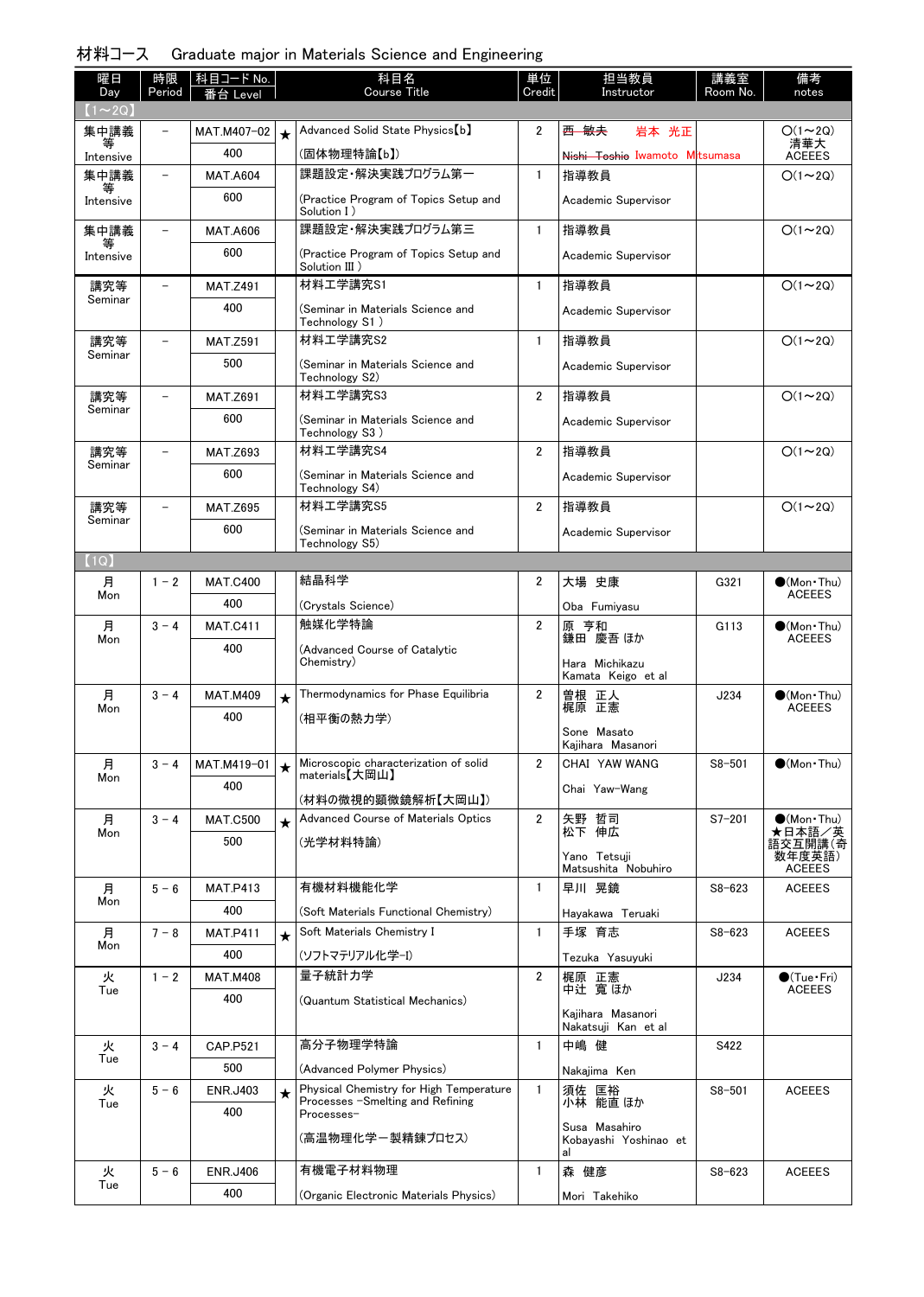|  |  | 材料コース Graduate major in Materials Science and Engineering |
|--|--|-----------------------------------------------------------|
|  |  |                                                           |

| 曜日          | 時限                       | 科目コード No.       |         | 科目名                                                          | 単位             | 担当教員                                 | 講義室        | 備考                                   |
|-------------|--------------------------|-----------------|---------|--------------------------------------------------------------|----------------|--------------------------------------|------------|--------------------------------------|
| Day<br>(1Q) | Period                   | _eve            |         | Course Title                                                 | Credit         | Instructor                           | Room No.   | notes                                |
| 火           | $5 - 6$                  | <b>MAT.C502</b> |         | 材料開発特論第一                                                     | $\overline{2}$ | 瀬川 浩代                                | $S7 - 201$ | $\bullet$ (Tue•Fri)                  |
| Tue         |                          | 500             |         | (Advanced Course of Material                                 |                | Segawa Hiroyo                        |            | <b>ACEEES</b>                        |
|             |                          |                 |         | Development I)                                               |                |                                      |            |                                      |
| 火<br>Tue    | $7 - 8$                  | <b>MAT.P421</b> |         | 有機材料機能設計                                                     | $\mathbf{1}$   | 淺井 茂雄                                | $S8 - 623$ | <b>ACEEES</b>                        |
|             |                          | 400             |         | (Organic Materials Functional Design)                        |                | Asai Shigeo                          |            |                                      |
| 水<br>Wed    | $5 - 8$                  | <b>CAP.E401</b> |         | 化学環境安全教育第一                                                   | $\mathbf{1}$   | 田中 浩士<br>岡本 昌樹 ほか                    | W541, J221 | □<br><b>ACEEES</b>                   |
|             |                          | 400             |         | (Environment Preservation and Chemical<br>Safety I)          |                | Tanaka Hiroshi                       |            |                                      |
|             |                          |                 |         |                                                              |                | Okamoto Masaki et al                 |            |                                      |
| 木<br>Thu    | $1 - 2$                  | <b>MAT.C400</b> |         | 結晶科学                                                         | $\overline{2}$ | 大場 史康                                | G321       | $\bullet$ (Mon Thu)<br><b>ACEEES</b> |
|             |                          | 400             |         | (Crystals Science)                                           |                | Oba Fumiyasu                         |            |                                      |
| 木<br>Thu    | $3 - 4$                  | <b>MAT.C411</b> |         | 触媒化学特論                                                       | $\overline{2}$ | 原 亨和<br>鎌田 慶吾 ほか                     | G113       | $\bullet$ (Mon Thu)<br><b>ACEEES</b> |
|             |                          | 400             |         | (Advanced Course of Catalytic                                |                |                                      |            |                                      |
|             |                          |                 |         | Chemistry)                                                   |                | Hara Michikazu<br>Kamata Keigo et al |            |                                      |
| 木           | $3 - 4$                  | <b>MAT.M409</b> | $\star$ | Thermodynamics for Phase Equilibria                          | $\overline{2}$ | 曽根 正人<br>梶原 正憲                       | J234       | (Mon Thu)                            |
| Thu         |                          | 400             |         | (相平衡の熱力学)                                                    |                |                                      |            | <b>ACEEES</b>                        |
|             |                          |                 |         |                                                              |                | Sone Masato<br>Kaiihara Masanori     |            |                                      |
| 木           | $3 - 4$                  | MAT.M419-01     | $\star$ | Microscopic characterization of solid                        | $\overline{2}$ | CHAI YAW WANG                        | $S8 - 501$ | $\bullet$ (Mon $\cdot$ Thu)          |
| Thu         |                          | 400             |         | materials【大岡山】                                               |                | Chai Yaw-Wang                        |            |                                      |
|             |                          |                 |         | (材料の微視的顕微鏡解析【大岡山】)                                           |                |                                      |            |                                      |
| 木<br>Thu    | $3 - 4$                  | <b>MAT.P461</b> | $\star$ | Advanced Course in Organic and Soft<br>Materials Chemistry A | $\mathbf{1}$   | 早川 晃鏡<br>道信 剛志                       | $S8 - 509$ |                                      |
|             |                          | 400             |         | (有機ソフトマテリアル化学特論A)                                            |                | Hayakawa Teruaki                     |            |                                      |
|             |                          |                 |         |                                                              |                | Michinobu Tsuyoshi                   |            |                                      |
| 木<br>Thu    | $3 - 4$                  | <b>MAT.C500</b> | $\star$ | Advanced Course of Materials Optics                          | $\overline{2}$ | 矢野 哲司<br>松下 伸広                       | $S7 - 201$ | $\bullet$ (Mon Thu)                  |
|             |                          | 500             |         | (光学材料特論)                                                     |                | Yano Tetsuji                         |            | ★日本語/英<br>語交互開講(奇<br>数年度英語)          |
|             |                          |                 |         |                                                              |                | Matsushita Nobuhiro                  |            | <b>ACEEES</b>                        |
| 金<br>Fri    | $1 - 2$                  | <b>MAT.M408</b> |         | 量子統計力学                                                       | $\overline{2}$ | 梶原 正憲<br>中辻 寬ほか                      | J234       | $\bullet$ (Tue•Fri)<br><b>ACEEES</b> |
|             |                          | 400             |         | (Quantum Statistical Mechanics)                              |                | Kajihara Masanori                    |            |                                      |
|             |                          |                 |         |                                                              |                | Nakatsuji Kan et al                  |            |                                      |
| 金<br>Fri    | $1 - 2$                  | <b>ENR.H503</b> | $\star$ | Advanced Polymer Design for Energy<br>Materials              | $\mathbf{1}$   | 斎藤 礼子                                | H117       |                                      |
|             |                          | 500             |         | (エネルギー高分子設計特論)                                               |                | Saito Reiko                          |            |                                      |
| 金           | $3 - 4$                  | <b>MAT.P463</b> | $\star$ | Advanced Course in Surface Properties                        | 1              | 森 健彦                                 | $S8 - 509$ |                                      |
| Fri         |                          | 400             |         | of Organic Materials A                                       |                | 大内 幸雄 ほか                             |            |                                      |
|             |                          |                 |         | (有機表面物性科学特論A)                                                |                | Mori Takehiko<br>Ouchi Yukio et al   |            |                                      |
| 金           | $5 - 6$                  | CAP.P581        |         | 高分子加工特論                                                      | $\mathbf{1}$   | ※ 竹田 敏郎                              | S011       |                                      |
| Fri         |                          | 500             |         | (Advanced Polymer Processing)                                |                | ※山田 幹生                               |            |                                      |
|             |                          |                 |         |                                                              |                | X Takeda Toshiro<br>X Yamada Mikio   |            |                                      |
| 金           | $5 - 6$                  | <b>MAT.C502</b> |         | 材料開発特論第一                                                     | $\overline{2}$ | 瀬川 浩代                                | $S7 - 201$ | $\bullet$ (Tue•Fri)                  |
| Fri         |                          | 500             |         | (Advanced Course of Material                                 |                | Segawa Hiroyo                        |            | <b>ACEEES</b>                        |
|             |                          |                 |         | Development I)                                               |                |                                      |            |                                      |
| 集中講義<br>等   |                          | MAT.A661-01     |         | 材料エ学派遣プロジェクト第一                                               | $\mathbf{1}$   | 指導教員                                 |            |                                      |
| Intensive   |                          | 600             |         | (Materials Off-campus Project 1)                             |                | Academic Supervisor                  |            |                                      |
| 集中講義        | $\overline{\phantom{0}}$ | MAT.A662-01     |         | 材料エ学派遣プロジェクト第二                                               | $\overline{2}$ | 指導教員                                 |            |                                      |
| Intensive   |                          | 600             |         | (Materials Off-campus Project 2)                             |                | Academic Supervisor                  |            |                                      |
| 集中講義<br>等   | $\qquad \qquad -$        | MAT.A663-01     |         | 材料エ学派遣プロジェクト第三                                               | 4              | 指導教員                                 |            |                                      |
| Intensive   |                          | 600             |         | (Materials Off-campus Project 3)                             |                | Academic Supervisor                  |            |                                      |
| 集中講義        | -                        | MAT.A664-01     |         | 材料工学派遣プロジェクト第四                                               | 6              | 指導教員                                 |            |                                      |
| Intensive   |                          | 600             |         | (Materials Off-campus Project 4)                             |                | Academic Supervisor                  |            |                                      |
| (2Q)        |                          |                 |         |                                                              |                |                                      |            |                                      |
| 月<br>Mon    | $1 - 2$                  | <b>MAT.C402</b> |         | 量子光物性特論                                                      | 2              | 中村 一隆                                | G111       | $\bullet$ (Mon Thu)<br><b>ACEEES</b> |
|             |                          | 400             |         | (Quantum Physics in Optical Response of<br>Materials)        |                | Nakamura Kazutaka                    |            |                                      |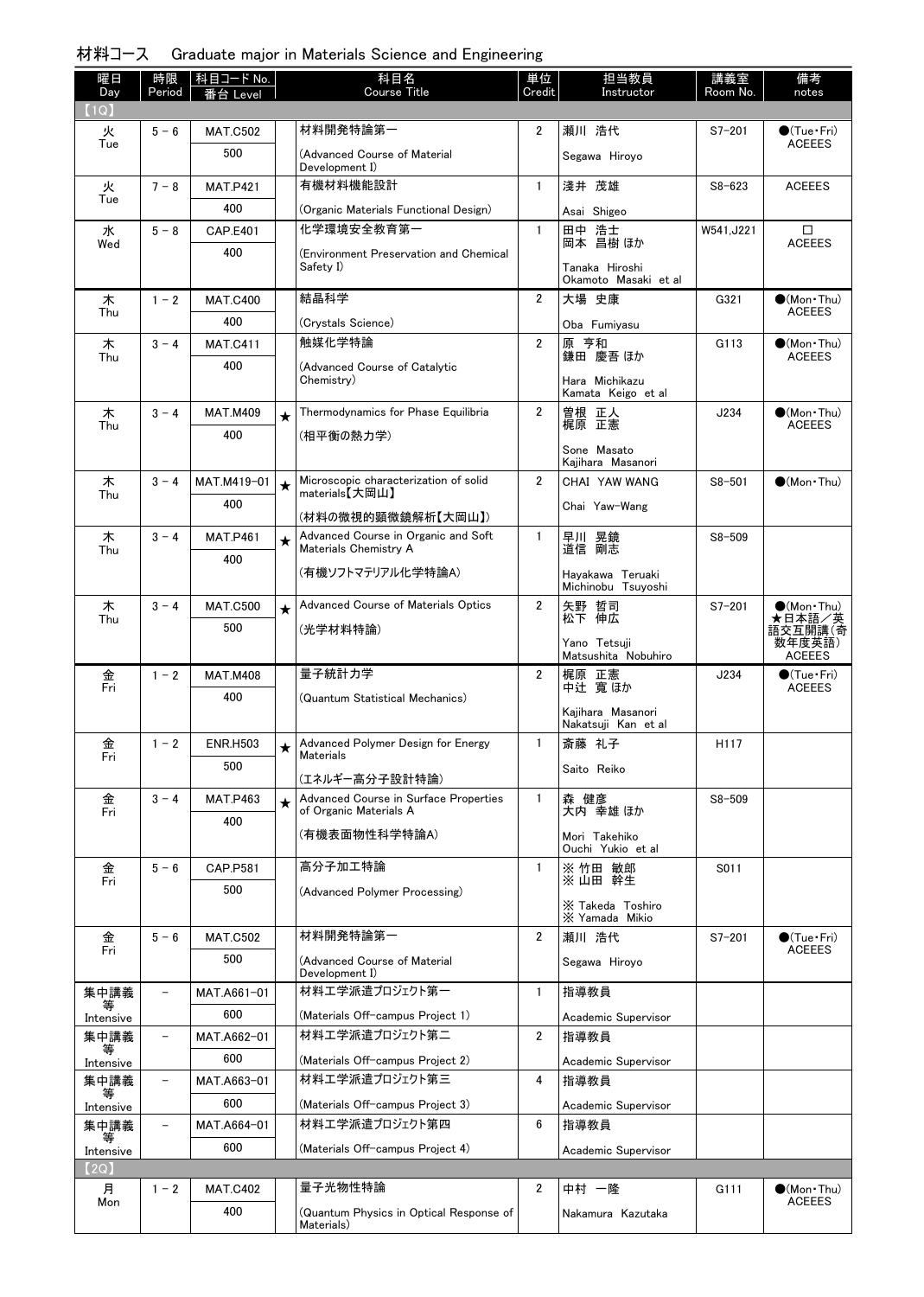| 材料コース Graduate major in Materials Science and Engineering |
|-----------------------------------------------------------|
|-----------------------------------------------------------|

| 曜日<br>Day | 時限<br>Period | │科目コード No.<br>番台 Level |         | 科目名<br><b>Course Title</b>                                         | 単位<br>Credit   | 担当教員<br>Instructor                                    | 講義室<br>Room No.          | 備考<br>notes                            |
|-----------|--------------|------------------------|---------|--------------------------------------------------------------------|----------------|-------------------------------------------------------|--------------------------|----------------------------------------|
| (2Q)      |              |                        |         |                                                                    |                |                                                       |                          |                                        |
| 月<br>Mon  | $1 - 2$      | <b>MAT.M410</b><br>400 | $\star$ | Deformation and Strength of Solids<br>(固体の変形と強度)                   | $\overline{2}$ | 尾中<br>晋<br>寺田 芳弘                                      | J234                     | $\bullet$ (Mon · Thu)<br><b>ACEEES</b> |
|           |              |                        |         |                                                                    |                | Onaka Susumu<br>Terada Yoshihiro                      |                          |                                        |
| 月<br>Mon  | $3 - 4$      | <b>ENR.J405</b>        | $\star$ | Microstructure Evolution and Diffusion in<br>Metals                | $\overline{2}$ | 木村 好里<br>中田 伸生                                        | J234                     | $\bigcirc$ (Mon Thu)<br><b>ACEEES</b>  |
|           |              | 400                    |         | (材料組織の形成と拡散)                                                       |                | Kimura Yoshisato<br>Nakada Nobuo                      |                          |                                        |
| 月         | $3 - 4$      | <b>MAT.C403</b>        |         | セラミックス薄膜特論                                                         | $\overline{2}$ | 篠崎 和夫                                                 | $S7 - 201$               | $\bigcirc$ (Mon·Thu)                   |
| Mon       |              | 400                    |         | (Advanced Course of Ceramic Thin Film<br>Technology)               |                | ※ 脇谷 尚樹 ほか<br>Shinozaki Kazuo<br>X Wakiya Naoki et al |                          | <b>ACEEES</b>                          |
| 月         | $3 - 4$      | <b>MAT.M405</b>        |         | 鉄鋼材料設計学特論                                                          | $\overline{2}$ | 竹山 雅夫                                                 | $S8 - 501$               | $\bullet$ (Mon•Thu)                    |
| Mon       |              | 400                    |         | (Advanced Microstructure Design of<br>Ferrous Materials)           |                | 小林覚<br>Takevama Masao<br>Kobayashi Satoru             |                          | <b>ACEEES</b>                          |
| 月         | $3 - 4$      | <b>MAT.P401</b>        |         | 有機光学材料物理                                                           | $\mathbf{1}$   | 石川 謙                                                  | $S8 - 623$               | <b>ACEEES</b>                          |
| Mon       |              | 400                    |         | (Organic Optical Materials physics)                                |                | Ishikawa Ken                                          |                          |                                        |
| 月<br>Mon  | $3 - 4$      | <b>MAT.C504</b>        |         | 機能デバイス特論                                                           | $\overline{2}$ | 北本 仁孝<br>舟窪 浩                                         | J233                     | $\bullet$ (Mon Thu)<br><b>ACEEES</b>   |
|           |              | 500                    |         | (Functional Devices)                                               |                | Kitamoto Yoshitaka<br>Funakubo Hiroshi                |                          |                                        |
| 月         | $5 - 6$      | <b>MAT.M401</b>        | $\star$ | Applied Diffraction Crystallography in<br><b>Metals and Allovs</b> | $\overline{2}$ | 中村 吉男                                                 | $S8 - 501$               | $\bullet$ (Mon Thu)                    |
| Mon       |              | 400                    |         | (回折結晶学)                                                            |                | 藤居 俊之<br>Nakamura Yoshio<br>Fujii Toshiyuki           |                          | <b>ACEEES</b>                          |
| 月         | $5 - 6$      | <b>MAT.P402</b>        |         | ソフトマテリアル物理化学                                                       | $\mathbf{1}$   | 大内 幸雄                                                 | $S8 - 623$               | <b>ACEEES</b>                          |
| Mon       |              | 400                    |         | (Soft Materials Physical Chemistry)                                |                | Ouchi Yukio                                           |                          |                                        |
| 月         | $7 - 8$      | <b>CAP.P421</b>        |         | 高分子物性特論第一                                                          | $\mathbf{1}$   | 安藤 慎治                                                 | S423                     |                                        |
| Mon       |              | 400                    |         | (Advanced Polymer Properties I)                                    |                | Ando Shinji                                           |                          |                                        |
| 月<br>Mon  | $7 - 8$      | <b>MAT.P412</b>        | $\star$ | Soft Materials Chemistry II                                        | $\mathbf{1}$   | 手塚 育志                                                 | $S8 - 623$               | <b>ACEEES</b>                          |
|           |              | 400                    |         | (ソフトマテリアル化学−Ⅱ)                                                     |                | Tezuka Yasuvuki                                       |                          |                                        |
| 火<br>Tue  | $1 - 2$      | <b>MAT.M406</b>        | ★       | Advanced Microstructure Design of Non-<br>ferrous Materials        | $\overline{2}$ | 熊井 真次<br>村石 信二 ほか                                     | $S8 - 501$               | $\bullet$ (Tue•Fri)<br><b>ACEEES</b>   |
|           |              | 400                    |         | (非鉄金属材料設計学特論)                                                      |                | Kumai Shinji<br>Muraishi Shinji et al                 |                          |                                        |
| 火         | $1 - 2$      | <b>MAT.C505</b>        |         | 計算材料学特論                                                            | $\overline{2}$ | 若井 史博                                                 | G114                     | $\bigcirc$ (Tue•Fri)                   |
| Tue       |              | 500                    |         | (Computational Materials Science)                                  |                | 神谷 利夫 ほか<br>Wakai Fumihiro<br>Kamiva Toshio et al     |                          | <b>ACEEES</b>                          |
| 火         | $3 - 4$      | CAP.P411               |         | 高分子合成特論第一                                                          | $\mathbf{1}$   | 石曽根 隆                                                 | H <sub>136</sub>         |                                        |
| Tue       |              | 400                    |         | (Advanced Polymer Synthesis I)                                     |                | Ishizone Takashi                                      |                          |                                        |
| 火         | $3 - 4$      | <b>MAT.C408</b>        |         | 無機表面化学特論                                                           | $\overline{2}$ | 中島 章                                                  | $S7 - 201$               | $\bullet$ (Tue•Fri)                    |
| Tue       |              | 400                    |         | (Advanced Course of Surface Chemistry<br>on Inorganic Materials)   |                | 松下 祥子<br>Nakajima Akira<br>Matsushita Sachiko         |                          | <b>ACEEES</b>                          |
| 火         | $3 - 4$      | <b>MAT.M404</b>        |         | 移動速度論                                                              | $\overline{2}$ | 須佐 匡裕                                                 | $S8 - 501$               | $\bigcirc$ (Tue•Fri)                   |
| Tue       |              | 400                    |         | (Transport Phenomena at High                                       |                | 小林 能直 ほか                                              |                          | <b>ACEEES</b>                          |
|           |              |                        |         | Temperature)                                                       |                | Susa Masahiro<br>Kobayashi Yoshinao et<br>al          |                          |                                        |
| 火<br>Tue  | $3 - 4$      | <b>NCL.N403</b>        | $\star$ | <b>Nuclear Materials and Structures</b>                            | $\overline{2}$ | 矢野 豊彦<br>高橋 実                                         | 原講571                    | $\bullet$ (Tue · Fri)<br><b>ACEEES</b> |
|           |              | 400                    |         | (原子力材料と構造工学)                                                       |                | Yano Toyohiko<br>Takahashi Minoru                     | North No.2<br>$5F - 571$ |                                        |
| 火<br>Tue  | $3 - 4$      | <b>MAT.C503</b>        | $\star$ | Advanced Course of Material<br>Development II                      | $\overline{2}$ | 川路 均<br>東 正樹 ほか                                       | J234                     | $\bigcirc$ (Tue•Fri)<br>★毎年英語開         |
|           |              | 500                    |         | (材料開発特論第二)                                                         |                | Kawaji Hitoshi                                        |                          | 講 ACEEES                               |
|           |              |                        |         |                                                                    |                | Azuma Masaki et al                                    |                          |                                        |
| 火<br>Tue  | $5 - 6$      | <b>MAT.C407</b>        |         | ナノバイオニクス特論                                                         | $\overline{2}$ | 生駒 俊之                                                 | $S7 - 201$               | $\bigcirc$ (Tue · Fri)<br>★日本語/英       |
|           |              | 400                    |         | (Advanced Course of Nano-Bionics)                                  |                | Ikoma Toshiyuki                                       |                          | 語交互開講(偶<br>数年度英語)<br><b>ACEEES</b>     |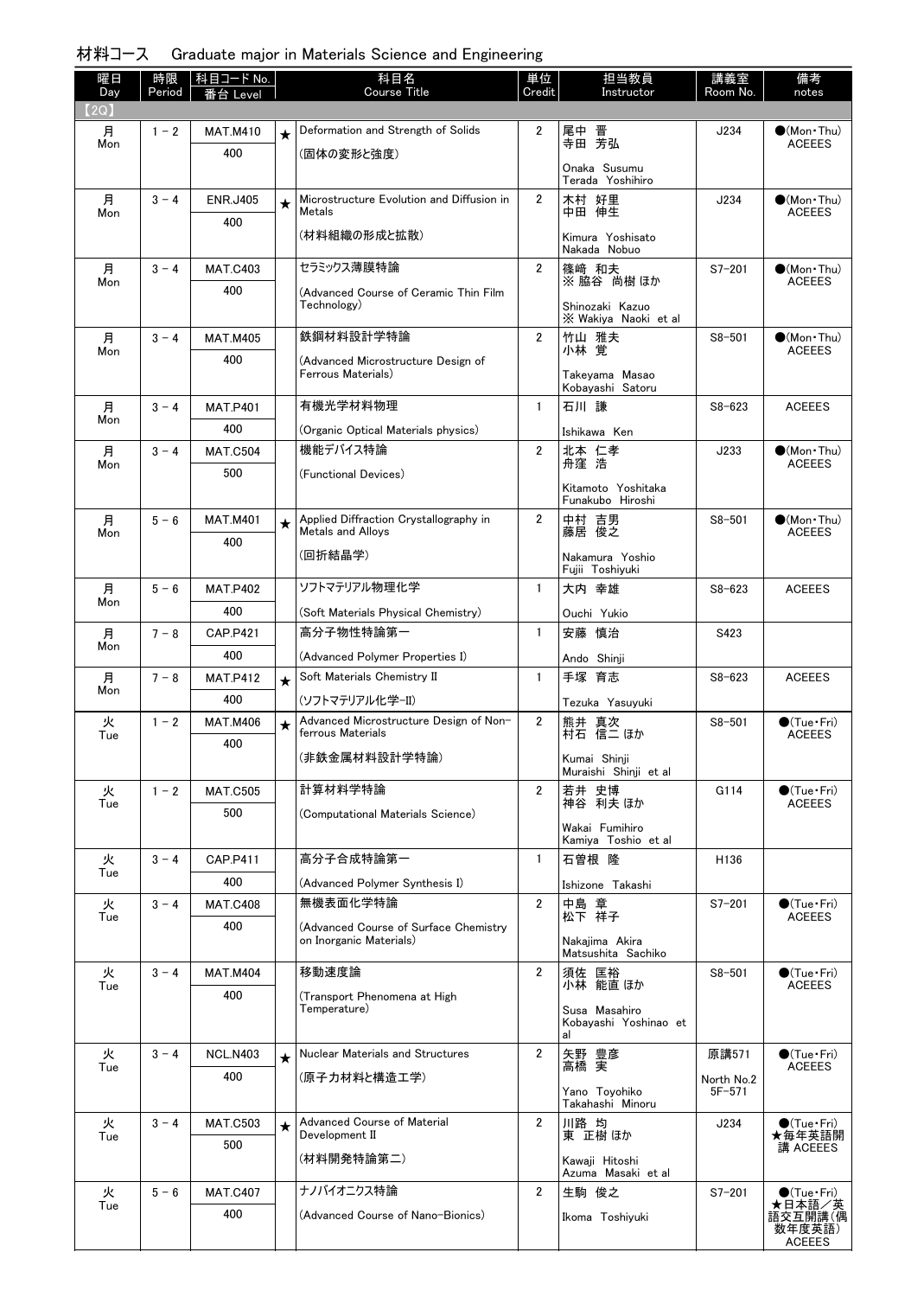| 材料コース Graduate major in Materials Science and Engineering |  |  |  |  |  |  |  |  |
|-----------------------------------------------------------|--|--|--|--|--|--|--|--|
|-----------------------------------------------------------|--|--|--|--|--|--|--|--|

| 曜日<br>Day | 時限<br>Period | 科目コード No.<br>番台 Level  |         | 科目名<br><b>Course Title</b>                                         | 単位<br>Credit   | 担当教員<br>Instructor                      | 講義室<br>Room No.  | 備考<br>notes                                  |
|-----------|--------------|------------------------|---------|--------------------------------------------------------------------|----------------|-----------------------------------------|------------------|----------------------------------------------|
| 【2Q】      |              |                        |         |                                                                    |                |                                         |                  |                                              |
| 火<br>Tue  | $7 - 8$      | <b>CAP.P423</b>        |         | 高分子構造特論第一                                                          | 1              | 野島 修一                                   | H <sub>136</sub> |                                              |
|           |              | 400                    |         | (Advanced Polymer Structures I)                                    |                | Nojima Shuichi                          |                  |                                              |
| 水<br>Wed  | $5 - 8$      | <b>CAP.E402</b>        |         | 化学環境安全教育第二                                                         | $\mathbf{1}$   | 岡本 昌樹<br>田中 浩士 ほか                       | W541.J221        | $\Box$<br><b>ACEEES</b>                      |
|           |              | 400                    |         | (Environment Preservation and Chemical<br>Safety II)               |                | Okamoto Masaki<br>Tanaka Hiroshi et al  |                  |                                              |
| 木         | $1 - 2$      | <b>MAT.C402</b>        |         | 量子光物性特論                                                            | $\overline{2}$ | 中村 一降                                   | G111             | $\bullet$ (Mon Thu)                          |
| Thu       |              | 400                    |         | (Quantum Physics in Optical Response of<br>Materials)              |                | Nakamura Kazutaka                       |                  | <b>ACEEES</b>                                |
| 木         | $1 - 2$      | <b>MAT.M410</b>        | $\star$ | Deformation and Strength of Solids                                 | $\overline{2}$ | 尾中 晋<br>寺田 芳弘                           | J234             | $\bullet$ (Mon Thu)                          |
| Thu       |              | 400                    |         | (固体の変形と強度)                                                         |                |                                         |                  | <b>ACEEES</b>                                |
|           |              |                        |         |                                                                    |                | Onaka Susumu<br>Terada Yoshihiro        |                  |                                              |
| 木         | $3 - 4$      | <b>ENR.J405</b>        | $\star$ | Microstructure Evolution and Diffusion in                          | $\overline{2}$ | 木村 好里                                   | J234             | $\bullet$ (Mon Thu)                          |
| Thu       |              | 400                    |         | Metals                                                             |                | 中田 伸生                                   |                  | <b>ACEEES</b>                                |
|           |              |                        |         | (材料組織の形成と拡散)                                                       |                | Kimura Yoshisato<br>Nakada Nobuo        |                  |                                              |
| 木         | $3 - 4$      | <b>MAT.C403</b>        |         | セラミックス薄膜特論                                                         | $\overline{2}$ | 篠崎 和夫                                   | $S7 - 201$       | $\bigcirc$ (Mon Thu)                         |
| Thu       |              | 400                    |         | (Advanced Course of Ceramic Thin Film                              |                | ※脇谷 尚樹ほか                                |                  | <b>ACEEES</b>                                |
|           |              |                        |         | Technology)                                                        |                | Shinozaki Kazuo<br>X Wakiya Naoki et al |                  |                                              |
| 木<br>Thu  | $3 - 4$      | <b>MAT.M405</b>        |         | 鉄鋼材料設計学特論                                                          | $\overline{2}$ | 竹山 雅夫<br>小林覚                            | $S8 - 501$       | $\bullet$ (Mon $\cdot$ Thu)<br><b>ACEEES</b> |
|           |              | 400                    |         | (Advanced Microstructure Design of<br>Ferrous Materials)           |                | Takeyama Masao                          |                  |                                              |
|           |              |                        |         |                                                                    |                | Kobayashi Satoru                        |                  |                                              |
| 木<br>Thu  | $3 - 4$      | <b>MAT.P462</b>        | $\star$ | Advanced Course in Organic and Soft<br>Materials Chemistry B       | $\mathbf{1}$   | 早川 晃鏡<br>道信 剛志                          | $S8 - 509$       |                                              |
|           |              | 400                    |         | (有機ソフトマテリアル化学特論B)                                                  |                | Hayakawa Teruaki                        |                  |                                              |
|           |              |                        |         |                                                                    |                | Michinobu Tsuyoshi                      |                  |                                              |
| 木<br>Thu  | $3 - 4$      | <b>MAT.C504</b>        |         | 機能デバイス特論                                                           | $\overline{2}$ | 北本 仁孝<br>舟窪 浩                           | J233             | $\bullet$ (Mon Thu)<br><b>ACEEES</b>         |
|           |              | 500                    |         | (Functional Devices)                                               |                | Kitamoto Yoshitaka                      |                  |                                              |
|           |              |                        |         |                                                                    |                | Funakubo Hiroshi                        |                  |                                              |
| 木<br>Thu  | $5 - 6$      | <b>MAT.M401</b><br>400 | $\star$ | Applied Diffraction Crystallography in<br><b>Metals and Allovs</b> | $\overline{2}$ | 中村 吉男<br>藤居 俊之                          | $S8 - 501$       | $\bullet$ (Mon Thu)<br><b>ACEEES</b>         |
|           |              |                        |         | (回折結晶学)                                                            |                | Nakamura Yoshio<br>Fujii Toshiyuki      |                  |                                              |
| 金         | $1 - 2$      | <b>MAT.M406</b>        | $\star$ | Advanced Microstructure Design of Non-                             | $\overline{2}$ | 熊井 真次                                   | $S8 - 501$       | $\bigcirc$ (Tue · Fri)                       |
| Fri       |              | 400                    |         | ferrous Materials                                                  |                | 村石 信二 ほか                                |                  | <b>ACEEES</b>                                |
|           |              |                        |         | (非鉄金属材料設計学特論)                                                      |                | Kumai Shinji<br>Muraishi Shinji et al   |                  |                                              |
| 金         | $1 - 2$      | <b>MAT.C505</b>        |         | 計算材料学特論                                                            | $\overline{2}$ | 若井 史博<br>神谷 利夫 ほか                       | G114             | $\bullet$ (Tue•Fri)                          |
| Fri       |              | 500                    |         | (Computational Materials Science)                                  |                |                                         |                  | <b>ACEEES</b>                                |
|           |              |                        |         |                                                                    |                | Wakai Fumihiro<br>Kamiya Toshio et al   |                  |                                              |
| 金<br>Fri  | $3 - 4$      | <b>MAT.C408</b>        |         | 無機表面化学特論                                                           | $\overline{2}$ | 中島 章<br>松下 祥子                           | $S7 - 201$       | $\bigcirc$ (Tue · Fri)<br><b>ACEEES</b>      |
|           |              | 400                    |         | (Advanced Course of Surface Chemistry<br>on Inorganic Materials)   |                | Nakajima Akira                          |                  |                                              |
|           |              |                        |         |                                                                    |                | Matsushita Sachiko                      |                  |                                              |
| 金<br>Fri  | $3 - 4$      | <b>MAT.M404</b>        |         | 移動速度論                                                              | $\overline{2}$ | 須佐 匡裕<br>小林 能直 ほか                       | $S8 - 501$       | $\bigcirc$ (Tue · Fri)<br><b>ACEEES</b>      |
|           |              | 400                    |         | (Transport Phenomena at High<br>Temperature)                       |                | Susa Masahiro                           |                  |                                              |
|           |              |                        |         |                                                                    |                | Kobayashi Yoshinao et<br>al             |                  |                                              |
| 金         | $3 - 4$      | <b>MAT.P464</b>        | $\star$ | Advanced Course in Surface Properties                              | $\mathbf{1}$   | 森 健彦                                    | $S8 - 509$       |                                              |
| Fri       |              | 400                    |         | of Organic Materials B                                             |                | 大内 幸雄 ほか                                |                  |                                              |
|           |              |                        |         | (有機表面物性科学特論B)                                                      |                | Mori Takehiko<br>Ouchi Yukio et al      |                  |                                              |
| 金         | $3 - 4$      | <b>NCL.N403</b>        | $\star$ | Nuclear Materials and Structures                                   | $\overline{2}$ | 矢野 豊彦                                   | 原講571            | $\bigcirc$ (Tue•Fri)                         |
| Fri       |              | 400                    |         | (原子力材料と構造工学)                                                       |                | 高橋 実                                    | North No.2       | <b>ACEEES</b>                                |
|           |              |                        |         |                                                                    |                | Yano Toyohiko<br>Takahashi Minoru       | $5F - 571$       |                                              |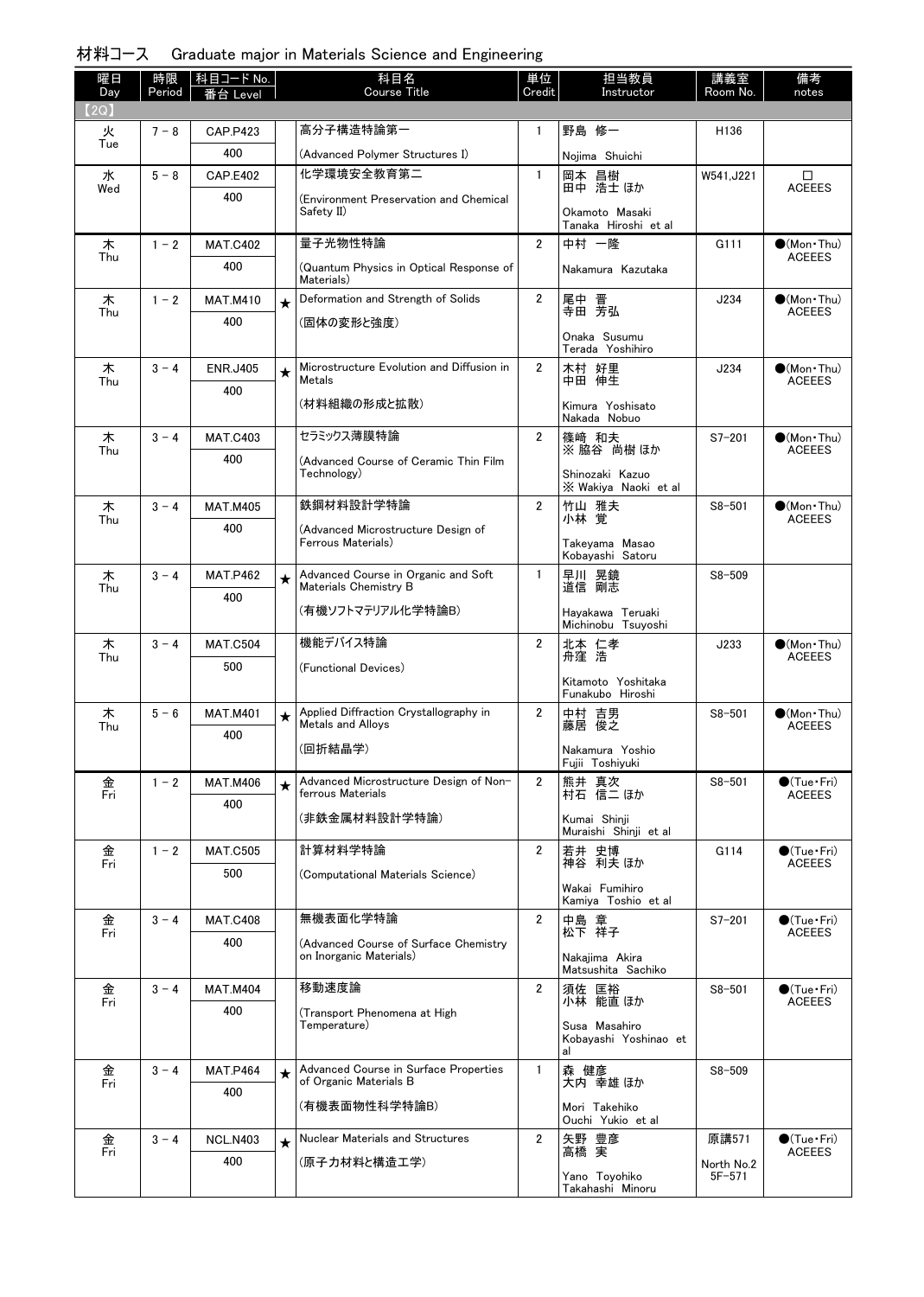| 材料コース Graduate major in Materials Science and Engineering |  |  |  |  |  |
|-----------------------------------------------------------|--|--|--|--|--|
|-----------------------------------------------------------|--|--|--|--|--|

| 曜日             | 時限             | │科目コード No.      |   | 科目名                                  | 単位             | 担当教員                                        | 講義室        | 備考                                           |
|----------------|----------------|-----------------|---|--------------------------------------|----------------|---------------------------------------------|------------|----------------------------------------------|
| Day<br>(2Q)    | Period         | ≸台 Level        |   | <b>Course Title</b>                  | Credit         | Instructor                                  | Room No.   | notes                                        |
| 金              | $3 - 4$        | <b>MAT.C503</b> | ★ | Advanced Course of Material          | 2              | 川路 均                                        | J234       | $\bullet$ (Tue•Fri)                          |
| Fri            |                | 500             |   | Development II                       |                | 東 正樹 ほか                                     |            | ★毎年英語開<br>講 ACEEES                           |
|                |                |                 |   | (材料開発特論第二)                           |                | Kawaji Hitoshi<br>Azuma Masaki et al        |            |                                              |
| 金              | $5 - 6$        | <b>ENR.J407</b> |   | ソフトマテリアル設計                           | $\mathbf{1}$   | 松本 英俊                                       | $S8 - 623$ | <b>ACEEES</b>                                |
| Fri            |                | 400             |   | (Soft Materials Design)              |                | Matsumoto Hidetoshi                         |            |                                              |
| 金              | $5 - 6$        | <b>MAT.C407</b> |   | ナノバイオニクス特論                           | $\overline{2}$ | 生駒 俊之                                       | $S7 - 201$ | $\bigcirc$ (Tue·Fri)                         |
| Fri            |                | 400             |   | (Advanced Course of Nano-Bionics)    |                | Ikoma Toshiyuki                             |            | ★日本語/英<br>語交互開講(偶<br>数年度英語)<br><b>ACEEES</b> |
| 集中講義           |                | <b>MAT.M413</b> |   | 金属工学特別講義第一                           | $\mathbf{1}$   | ※佐藤 馨<br>※村田 純教ほか                           | $S8 - 501$ |                                              |
| Intensive      |                | 400             |   | (Special Lecture on Metallurgical    |                |                                             |            |                                              |
|                |                |                 |   | Engineering I)                       |                | X Sato Kaoru<br>X Murata Yoshinori et<br>al |            |                                              |
| 集中講義           | $5 - 6$        | <b>MAT.P491</b> |   | 材料工学環境論                              | $\mathbf{1}$   | ※ 岩堀 豊<br>※ 国岡 正雄 ほか                        | $S8 - 623$ |                                              |
| 等<br>Intensive |                | 400             |   | (Materials Engineering and Ecology)  |                | X Iwahori Yutaka<br>X Kunioka Masao et al   |            |                                              |
| 集中講義           |                | <b>CAP.P582</b> |   | 高分子特論第一                              | $\mathbf{1}$   | ※ 金子 達雄                                     |            |                                              |
| Intensive      |                | 500             |   | (Advanced Polymer Science I)         |                | X Kaneko Tatsuo                             |            |                                              |
| 集中講義           | $\overline{a}$ | MAT.A661-02     |   | 材料工学派遣プロジェクト第一                       | $\mathbf{1}$   | 指導教員                                        |            |                                              |
| 等<br>Intensive |                | 600             |   | (Materials Off-campus Project 1)     |                | Academic Supervisor                         |            |                                              |
| 集中講義           |                | MAT.A662-02     |   | 材料工学派遣プロジェクト第二                       | $\overline{2}$ | 指導教員                                        |            |                                              |
| 等<br>Intensive |                | 600             |   | (Materials Off-campus Project 2)     |                | Academic Supervisor                         |            |                                              |
| 集中講義           |                | MAT.A663-02     |   | 材料エ学派遣プロジェクト第三                       | 4              | 指導教員                                        |            |                                              |
| 等<br>Intensive |                | 600             |   | (Materials Off-campus Project 3)     |                | Academic Supervisor                         |            |                                              |
| 集中講義           |                | MAT.A664-02     |   | 材料エ学派遣プロジェクト第四                       | 6              | 指導教員                                        |            |                                              |
| Intensive      |                | 600             |   | (Materials Off-campus Project 4)     |                | Academic Supervisor                         |            |                                              |
| 講究等            | $\equiv$       | <b>MAT.A450</b> |   | 材料工学研究第一                             | $\mathbf{1}$   | 指導教員                                        |            |                                              |
| Seminar        |                | 400             |   | (Materials Research Methodology I)   |                | Academic Supervisor                         |            |                                              |
| 講究等            |                | <b>MAT.A550</b> |   | 材料工学研究第三                             | $\mathbf{1}$   | 指導教員                                        |            |                                              |
| Seminar        |                | 500             |   | (Materials Research Methodology III) |                | Academic Supervisor                         |            |                                              |

木 Thu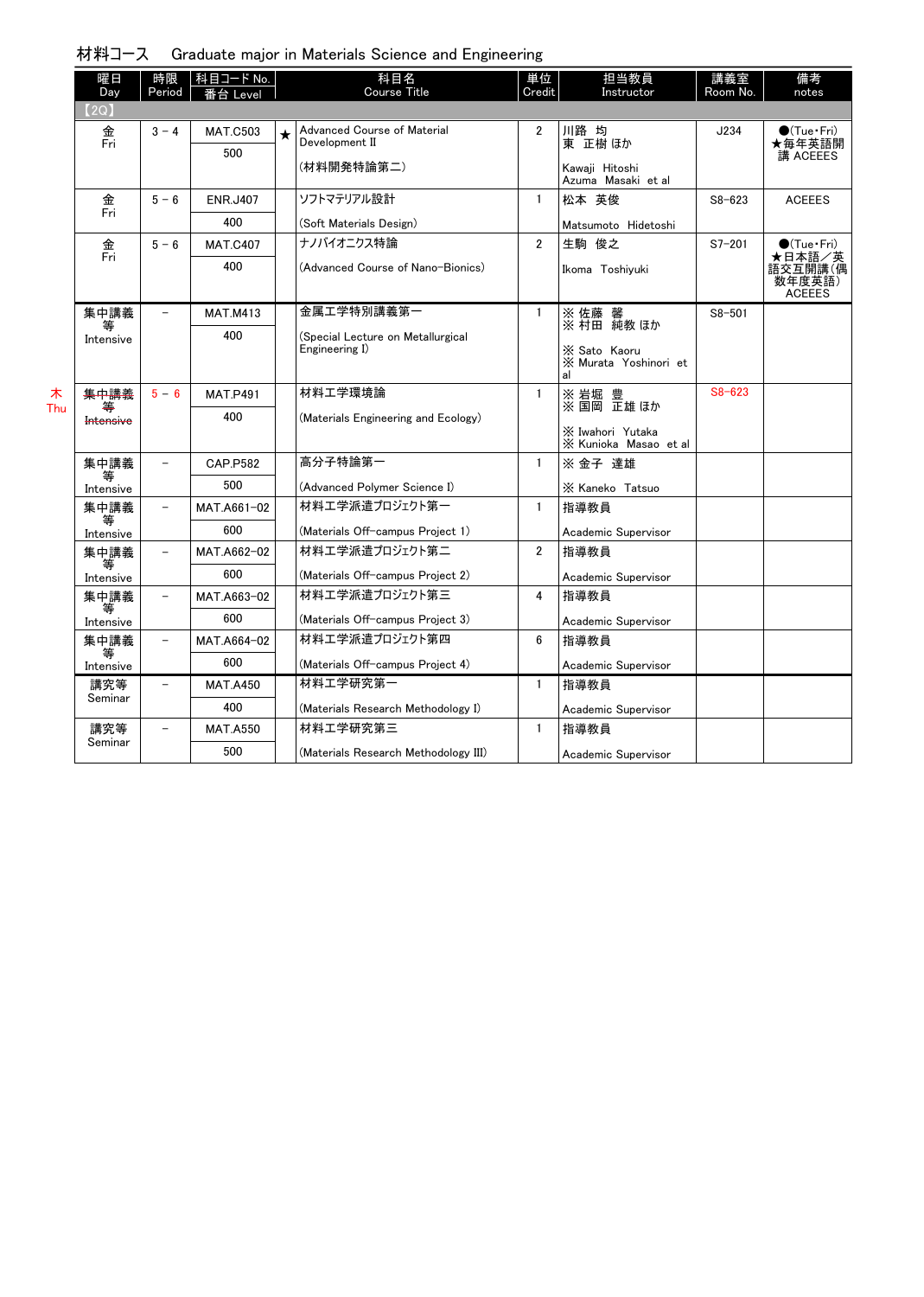| 曜日                                   | 時限                       | 科目コード No.       |         | 科目名<br><b>Course Title</b>                                                | 単位<br>Credit   | 担当教員<br>Instructor                    | 講義室<br>Room No. | 備考                  |
|--------------------------------------|--------------------------|-----------------|---------|---------------------------------------------------------------------------|----------------|---------------------------------------|-----------------|---------------------|
| Day<br>$(1\!\thicksim\!2\mathrm{Q})$ | Period                   | Level           |         |                                                                           |                |                                       |                 | notes               |
| 集中講義                                 |                          | <b>CAP.E551</b> |         | 応用化学研究第二                                                                  | $\mathbf{1}$   | 指導教員                                  |                 | $O(1\sim 2Q)$       |
| Intensive                            |                          | 500             |         | (Research Methodology in Chemical<br>Science and Engineering II)          |                | Academic Supervisor                   |                 |                     |
| 集中講義                                 | -                        | CAP.E611-01     |         | 論文作成講座第一                                                                  | $\mathbf{1}$   | 指導教員                                  |                 | $O(1\sim 2Q)$       |
| Intensive                            |                          | 600             |         | (Academic Writing Practice I)                                             |                | Academic Supervisor                   |                 |                     |
| 集中講義                                 | $\overline{\phantom{0}}$ | CAP.E612-01     |         | 論文作成講座第二                                                                  | $\mathbf{1}$   | 指導教員                                  |                 | $O(1\sim 2Q)$       |
| Intensive                            |                          | 600             |         | (Academic Writing Practice II)                                            |                | Academic Supervisor                   |                 |                     |
| 講究等                                  | $\qquad \qquad -$        | CAP.Z491        |         | 応用化学講究S1                                                                  | $\mathbf{1}$   | 指導教員                                  |                 | $O(1\sim 2Q)$       |
| Seminar                              |                          | 400             |         | (Seminar in Chemical Science and<br>Engineering S1)                       |                | Academic Supervisor                   |                 |                     |
| 講究等                                  |                          | CAP.Z591        |         | 応用化学講究S2                                                                  | $\mathbf{1}$   | 指導教員                                  |                 | $O(1\sim 2Q)$       |
| Seminar                              |                          | 500             |         | (Seminar in Chemical Science and<br>Engineering S2)                       |                | Academic Supervisor                   |                 |                     |
| 講究等                                  |                          | CAP.Z691        |         | 応用化学講究S3                                                                  | $\overline{2}$ | 指導教員                                  |                 | $O(1\sim 2Q)$       |
| Seminar                              |                          | 600             |         | (Seminar in Chemical Science and<br>Engineering S3)                       |                | Academic Supervisor                   |                 |                     |
| 講究等                                  | $\overline{\phantom{0}}$ | CAP.Z693        |         | 応用化学講究S4                                                                  | $\overline{2}$ | 指導教員                                  |                 | $O(1\sim 2Q)$       |
| Seminar                              |                          | 600             |         | (Seminar in Chemical Science and<br>Engineering S4)                       |                | Academic Supervisor                   |                 |                     |
| 講究等                                  | $\overline{\phantom{0}}$ | CAP.Z695        |         | 応用化学講究S5                                                                  | $\overline{2}$ | 指導教員                                  |                 | $O(1\sim 2Q)$       |
| Seminar                              |                          | 600             |         | (Seminar in Chemical Science and                                          |                | Academic Supervisor                   |                 |                     |
| (1Q)                                 |                          |                 |         | Engineering S5)                                                           |                |                                       |                 |                     |
| 未定                                   | $\overline{a}$           | ENR.E601-01     |         | 実践プレゼンテーションA                                                              | 1              | 指導教員                                  |                 |                     |
| To be                                |                          | 600             |         | (Practical Presentation A)                                                |                | Academic Supervisor                   |                 |                     |
| announced<br>未定                      | $\qquad \qquad -$        | ENR.E602-01     |         | 実践プレゼンテーションB                                                              | $\mathbf{1}$   | 指導教員                                  |                 |                     |
| To be<br>announced                   |                          | 600             |         | (Practical Presentation B)                                                |                | Academic Supervisor                   |                 |                     |
| 未定                                   | $\overline{a}$           | ENR.E603-01     |         | 実践プレゼンテーションC                                                              | $\mathbf{1}$   | 指導教員                                  |                 |                     |
| To be                                |                          | 600             |         | (Practical Presentation C)                                                |                | Academic Supervisor                   |                 |                     |
| announced<br>未定                      |                          | ENR.E604-01     | $\star$ | International scientific presentation A                                   | $\mathbf{1}$   | 指導教員                                  |                 |                     |
| To be<br>announced                   |                          | 600             |         | (国際学術プレゼンテーションA)                                                          |                | Academic Supervisor                   |                 |                     |
| 未定                                   | $\overline{\phantom{0}}$ | ENR.E605-01     | $\star$ | International scientific presentation B                                   | $\mathbf{1}$   | 指導教員                                  |                 |                     |
| To be<br>announced                   |                          | 600             |         | (国際学術プレゼンテーションB)                                                          |                | Academic Supervisor                   |                 |                     |
| 未定                                   | $\overline{\phantom{0}}$ | ENR.E606-01     | $\star$ | International scientific presentation C                                   | $\mathbf{1}$   | 指導教員                                  |                 |                     |
| To be<br>announced                   |                          | 600             |         | (国際学術プレゼンテーションC)                                                          |                | Academic Supervisor                   |                 |                     |
| 未定                                   | $\overline{\phantom{a}}$ | ENR.E609-01     |         | アカデミック ティーチング                                                             | 1              | 指導教員                                  |                 |                     |
| To be<br>announced                   |                          | 600             |         | (Academic teaching)                                                       |                | Academic Supervisor                   |                 |                     |
| 月                                    | $1 - 2$                  | CAP.T401-01     |         | 高分子化学概論第一【A】                                                              | $\mathbf{1}$   | 小西 玄一                                 | H114            | <b>ACEEES</b>       |
| Mon                                  |                          | 400             |         | (Introduction to Polymer Chemistry I(A))                                  |                | Konishi Gennichi                      |                 |                     |
| 月                                    | $1 - 2$                  | CAP.I405        |         | 環境化学                                                                      | $\overline{2}$ | 吉田 尚弘                                 | G114            | $\bullet$ (Mon•Thu) |
| Mon                                  |                          | 400             |         | (Environmental Chemistry)                                                 |                | 豊田 栄ほか                                |                 | <b>ACEEES</b>       |
|                                      |                          |                 |         |                                                                           |                | Yoshida Naohiro<br>Toyoda Sakae et al |                 |                     |
| 月                                    | $1 - 2$                  | <b>ENR.H401</b> |         | 光化学特論第一                                                                   | 1              | 長井 圭治                                 | G115            | <b>ACEEES</b>       |
| Mon                                  |                          | 400             |         | (Advanced Photochemistry I)                                               |                | 和田 裕之                                 |                 |                     |
|                                      |                          |                 |         |                                                                           |                | Nagai Keiji<br>Wada Hiroyuki          |                 |                     |
| 月                                    | $1 - 2$                  | CAP.A561        |         | 有機遷移金属錯体化学第一                                                              | $\mathbf{1}$   | 髙尾 俊郎                                 | S423            | <b>ACEEES</b>       |
| Mon                                  |                          | 500             |         | (Advanced Chemistry of Transition Metal                                   |                | Takao Toshiro                         |                 |                     |
|                                      |                          |                 |         | Complexes I)                                                              |                |                                       |                 |                     |
| 月<br>Mon                             | $3 - 4$                  | CAP.C411        | $\star$ | Chemical Engineering for Advanced<br>Materials and Chemicals Processing I | $\mathbf{1}$   | 久保内 昌敏<br>多湖 輝興 ほか                    | S423            | <b>ACEEES</b>       |
|                                      |                          | 400             |         | (化学工学要論第一)                                                                |                | Kubouchi Masatoshi                    |                 |                     |
|                                      |                          |                 |         |                                                                           |                | Tago Teruoki et al                    |                 |                     |
| 月<br>Mon                             | $3 - 4$                  | CAP.I407        |         | 化学工学概論(基礎)                                                                | 1              | 山口 猛央<br>田巻 孝敬                        | G112            | <b>ACEEES</b>       |
|                                      |                          | 400             |         | (Introduction to Chemical Engineering<br>(Basics))                        |                | Yamaguchi Takeo<br>Tamaki Takanori    |                 |                     |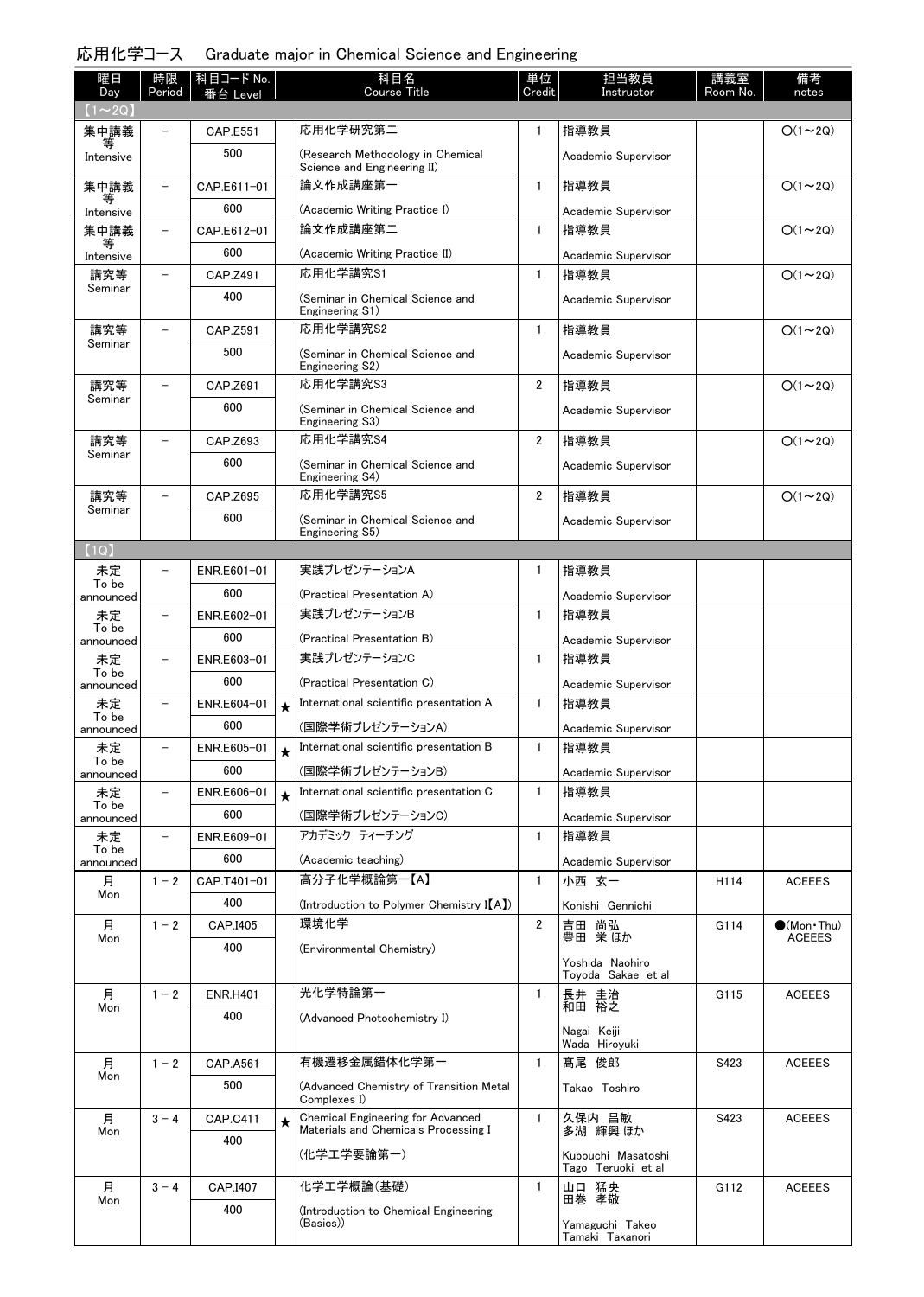| 曜日<br>Day | 時限<br>Period | │科目コード No. │<br>番台 Level |         | 科目名<br>Course Title                                | 単位<br>Credit   | 担当教員<br>Instructor                        | 講義室<br>Room No.  | 備考<br>notes                          |
|-----------|--------------|--------------------------|---------|----------------------------------------------------|----------------|-------------------------------------------|------------------|--------------------------------------|
| (1Q)      |              |                          |         |                                                    |                |                                           |                  |                                      |
| 月<br>Mon  | $3 - 4$      | CAP.A443                 |         | 固体電気化学特論第一                                         | $\mathbf{1}$   | 一杉 太郎                                     | S321             | <b>ACEEES</b>                        |
|           |              | 400                      |         | (Advanced Solid-state Electrochemistry             |                | Hitosugi Taro                             |                  |                                      |
| 月<br>Mon  | $3 - 4$      | <b>ENR.H403</b>          |         | 先進電気化学特論第一                                         | $\mathbf{1}$   | 菅野 了次<br>荒井 創ほか                           | G114             | <b>ACEEES</b>                        |
|           |              | 400                      |         | (Advanced Electrochemistry I)                      |                |                                           |                  |                                      |
|           |              |                          |         |                                                    |                | Kanno Ryoji<br>Arai Hajime et al          |                  |                                      |
| 月<br>Mon  | $3 - 4$      | <b>LST.A412</b>          | $\star$ | Biomaterial Science and Engineering                | $\overline{2}$ | 丸山 厚<br>田川 陽一 ほか                          | J221.W631        | $\bigcirc$ (Mon Thu)                 |
|           |              | 400                      |         | (応用生体材料工学)                                         |                |                                           |                  |                                      |
|           |              |                          |         |                                                    |                | Maruyama Atsushi<br>Tagawa Yoh-Ichi et al |                  |                                      |
| 月<br>Mon  | $3 - 4$      | CAP.C511                 | $\star$ | Life Cycle Engineering                             | $\overline{2}$ | 渕野 哲郎                                     | S224             | $\bullet$ (Mon•Thu)<br><b>ACEEES</b> |
|           |              | 500                      |         | (ライフサイクルエ学)                                        |                | Fuchino Tetsuo                            |                  |                                      |
| 月<br>Mon  | $5 - 6$      | CAP.T402-02              |         | 高分子物理概論第一【B】                                       | $\mathbf{1}$   | 今岡 享稔<br>長井 圭治                            | G112             | <b>ACEEES</b>                        |
|           |              | 400                      |         | (Introduction to Polymer Physics II[B])            |                | Imaoka Takane                             |                  |                                      |
|           |              |                          |         |                                                    |                | Nagai Keiji                               |                  |                                      |
| 月<br>Mon  | $5 - 6$      | <b>MAT.P413</b>          |         | 有機材料機能化学                                           | $\mathbf{1}$   | 早川 晃鏡                                     | $S8 - 623$       | <b>ACEEES</b>                        |
|           |              | 400                      |         | (Soft Materials Functional Chemistry)              |                | Havakawa Teruaki                          |                  |                                      |
| 月<br>Mon  | $7 - 8$      | CAP.T401-02              |         | 高分子化学概論第一【B】                                       | $\mathbf{1}$   | 冨田 育義<br>稲木 信介                            | G112             | <b>ACEEES</b>                        |
|           |              | 400                      |         | (Introduction to Polymer Chemistry I(B))           |                | Tomita Ikuyoshi                           |                  |                                      |
|           |              |                          |         |                                                    |                | Inagi Shinsuke                            |                  |                                      |
| 月<br>Mon  | $7 - 8$      | CAP.T402-01              |         | 高分子物理概論第一【A】                                       | $\mathbf{1}$   | 佐藤 満                                      | H112             | <b>ACEEES</b>                        |
|           |              | 400                      |         | (Introduction to Polymer Physics II(A))            |                | Satoh Mitsuru                             |                  |                                      |
| 月<br>Mon  | $7 - 8$      | <b>MAT.P411</b>          | $\star$ | Soft Materials Chemistry I                         | $\mathbf{1}$   | 手塚 育志                                     | $S8 - 623$       | <b>ACEEES</b>                        |
|           |              | 400                      |         | (ソフトマテリアル化学-I)                                     |                | Tezuka Yasuyuki                           |                  |                                      |
| 火<br>Tue  | $3 - 4$      | <b>LST.A402</b>          | $\star$ | Organic and Bioorganic Chemistry                   | $\overline{2}$ | 湯浅 英哉<br>三原 久和 ほか                         | J221, S222       | $\bullet$ (Tue $\cdot$ Fri)<br>ACLS  |
|           |              | 400                      |         | (大学院有機化学)                                          |                | Yuasa Hideya                              |                  |                                      |
|           |              |                          |         |                                                    |                | Mihara Hisakazu et al                     |                  |                                      |
| 火<br>Tue  | $3 - 4$      | <b>CAP.P521</b>          |         | 高分子物理学特論                                           | $\mathbf{1}$   | 中嶋 健                                      | S422             | <b>ACEEES</b>                        |
|           |              | 500                      |         | (Advanced Polymer Physics)                         |                | Nakajima Ken                              |                  |                                      |
| 火<br>Tue  | $5 - 6$      | <b>ENR.J406</b>          |         | 有機電子材料物理                                           | 1              | 森 健彦                                      | $S8 - 623$       | <b>ACEEES</b>                        |
|           |              | 400                      |         | (Organic Electronic Materials Physics)<br>有機材料機能設計 |                | Mori Takehiko                             |                  |                                      |
| 火<br>Tue  | $7 - 8$      | <b>MAT.P421</b><br>400   |         |                                                    | $\mathbf{1}$   | 淺井 茂雄                                     | $S8 - 623$       | <b>ACEEES</b>                        |
| 水         | $1 - 2$      | CAP.A401                 |         | (Organic Materials Functional Design)<br>応用化学概論第一A | $\mathbf{1}$   | Asai Shigeo<br>大友 明                       | H <sub>102</sub> |                                      |
| Wed       |              | 400                      |         | (Scope of Chemical Science and                     |                | 一杉 太郎 ほか                                  |                  |                                      |
|           |              |                          |         | Engineering IA)                                    |                | Ohtomo Akira                              |                  |                                      |
| 水         | $1 - 2$      | <b>ENR.H501</b>          |         | Advanced Chemical Materials for Energy             | $\mathbf{1}$   | Hitosugi Taro et al                       | S421             | <b>ACEEES</b>                        |
| Wed       |              | 500                      | $\star$ | Issues I                                           |                | 和田 雄二<br>斎藤 礼子ほか                          |                  |                                      |
|           |              |                          |         | (エネルギー化学材料特論第一)                                    |                | Wada Yuji                                 |                  |                                      |
| 水         | $5 - 8$      | <b>CAP.E401</b>          |         | 化学環境安全教育第一                                         | $\mathbf{1}$   | Saito Reiko et al<br>田中 浩士                | W541, J221       | □                                    |
| Wed       |              | 400                      |         | (Environment Preservation and Chemical             |                | 岡本 昌樹 ほか                                  |                  | <b>ACEEES</b>                        |
|           |              |                          |         | Safety I)                                          |                | Tanaka Hiroshi<br>Okamoto Masaki et al    |                  |                                      |
| 木         | $1 - 2$      | <b>CAP.A441</b>          |         | 電気化学特論第一                                           | $\mathbf{1}$   | 山中 一郎                                     | W641             | <b>ACEEES</b>                        |
| Thu       |              | 400                      |         | (Advanced Electrochemistry I)                      |                | Yamanaka Ichiro                           |                  |                                      |
| 木         | $1 - 2$      | <b>ENR.H413</b>          |         | エネルギー高分子機能特論第一                                     | $\mathbf{1}$   | 冨田 育義                                     | G114             | <b>ACEEES</b>                        |
| Thu       |              | 400                      |         | (Advanced Functional Polymer Materials             |                | 宍戸 厚ほか                                    |                  |                                      |
|           |              |                          |         | I)                                                 |                | Tomita Ikuyoshi<br>Shishido Atsushi et al |                  |                                      |
| 木         | $3 - 4$      | CAP.A461                 |         | 無機固体化学特論第一                                         | $\mathbf{1}$   | 大友 明                                      | H <sub>104</sub> | <b>ACEEES</b>                        |
| Thu       |              | 400                      |         | (Advanced Solid State Chemistry I)                 |                | Ohtomo Akira                              |                  |                                      |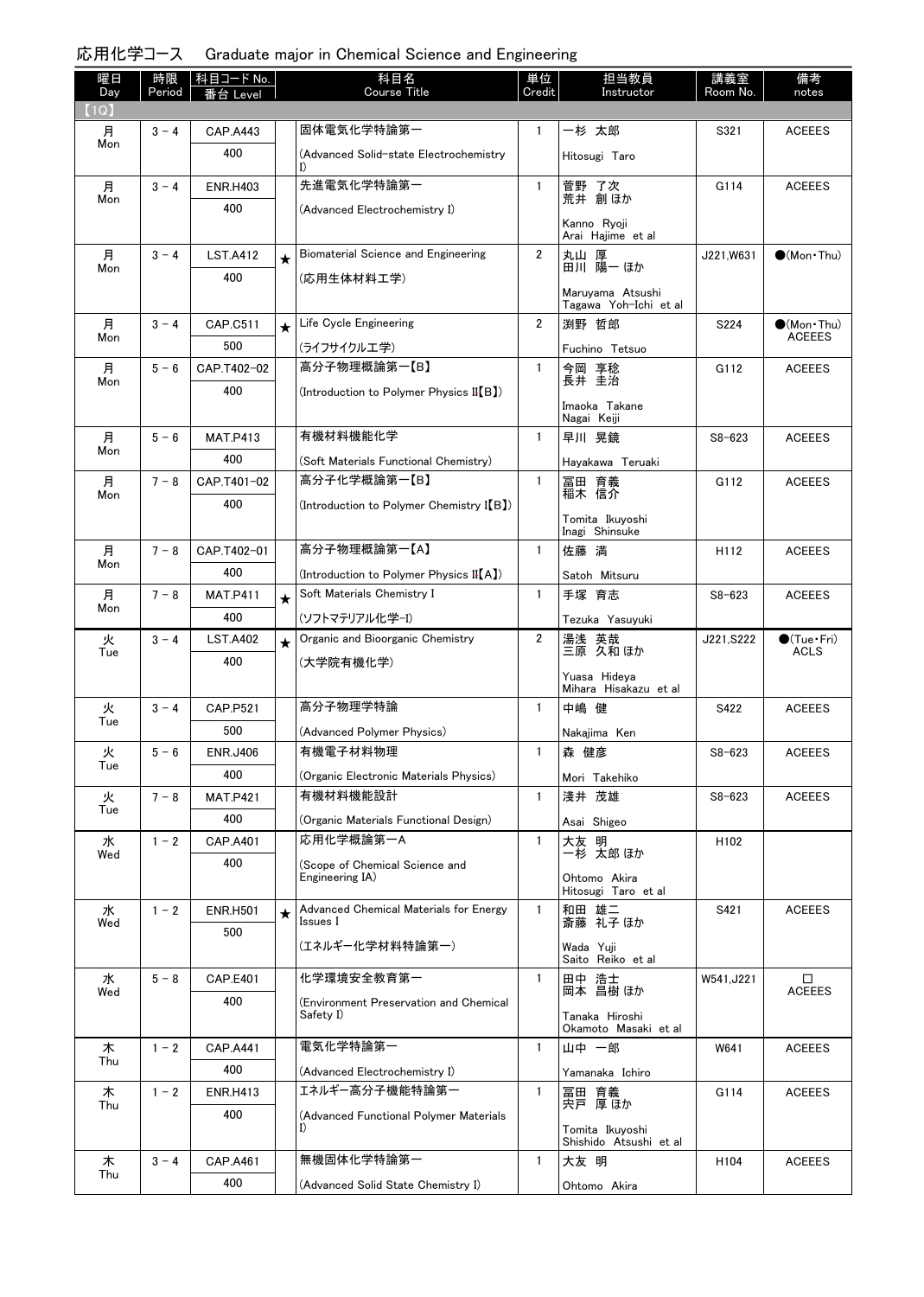| 曜日<br>Day | 時限<br>Period | 科目コード No.<br>番台 Level |         | 科目名<br><b>Course Title</b>                                      | 単位<br>Credit   | 担当教員<br>Instructor                         | 講義室<br>Room No.  | 備考<br>notes                       |
|-----------|--------------|-----------------------|---------|-----------------------------------------------------------------|----------------|--------------------------------------------|------------------|-----------------------------------|
| (1Q)      |              |                       |         |                                                                 |                |                                            |                  |                                   |
| 木<br>Thu  | $3 - 4$      | CAP.I405              |         | 環境化学                                                            | $\overline{2}$ | 吉田 尚弘<br>豊田 栄ほか                            | G114             | $(Mon\cdot Thu)$<br><b>ACEEES</b> |
|           |              | 400                   |         | (Environmental Chemistry)                                       |                | Yoshida Naohiro<br>Toyoda Sakae et al      |                  |                                   |
| 木         | $3 - 4$      | <b>ENR.H405</b>       |         | エネルギー無機材料化学特論第一                                                 | $\mathbf{1}$   | 菅野 了次                                      | G111             | <b>ACEEES</b>                     |
| Thu       |              | 400                   |         | (Advanced Inorganic Materials Chemistry                         |                | 脇 慶子 ほか<br>Kanno Ryoji<br>Waki Keiko et al |                  |                                   |
| 木         | $3 - 4$      | <b>LST.A412</b>       | $\star$ | Biomaterial Science and Engineering                             | $\overline{2}$ | 丸山 厚<br>田川 陽一 ほか                           | J221,W631        | $\bigcirc$ (Mon Thu)              |
| Thu       |              | 400                   |         | (応用生体材料工学)                                                      |                |                                            |                  |                                   |
|           |              |                       |         |                                                                 |                | Maruyama Atsushi<br>Tagawa Yoh-Ichi et al  |                  |                                   |
| 木<br>Thu  | $3 - 4$      | <b>MAT.P461</b>       | $\star$ | Advanced Course in Organic and Soft<br>Materials Chemistry A    | $\mathbf{1}$   | 早川 晃鏡<br>道信 剛志                             | $S8 - 509$       |                                   |
|           |              | 400                   |         | (有機ソフトマテリアル化学特論A)                                               |                | Hayakawa Teruaki                           |                  |                                   |
| 木         | $3 - 4$      | CAP.C511              |         | Life Cycle Engineering                                          | $\overline{2}$ | Michinobu Tsuyoshi<br>渕野 哲郎                | S224             | $\bullet$ (Mon Thu)               |
| Thu       |              | 500                   | $\star$ | (ライフサイクルエ学)                                                     |                | Fuchino Tetsuo                             |                  | <b>ACEEES</b>                     |
| 木         | $5 - 6$      | <b>ENR.H410</b>       |         | 半導体物性特論(エネルギー)                                                  | $\mathbf{1}$   | 和田 裕之                                      | G114             | <b>ACEEES</b>                     |
| Thu       |              | 400                   |         | (Topics in Properties of Semiconductors)                        |                |                                            |                  |                                   |
| 木         | $5 - 6$      | CAP.I533              |         | 有機合成戦略特論                                                        | $\mathbf{1}$   | Wada Hiroyuki                              | G112             | <b>ACEEES</b>                     |
| Thu       |              | 500                   |         | (Advanced Strategic Organic Synthesis)                          |                | 穐田 宗隆<br>吉沢 道人                             |                  |                                   |
|           |              |                       |         |                                                                 |                | Akita Munetaka<br>Yoshizawa Michito        |                  |                                   |
| 木<br>Thu  | $7 - 8$      | CAP.I403              |         | 錯体化学特論                                                          | $\mathbf{1}$   | 小泉 武昭<br>吉沢 道人                             | J233             | <b>ACEEES</b>                     |
|           |              | 400                   |         | (Advanced Coordination Chemistry)                               |                | Koizumi Takeaki                            |                  |                                   |
|           |              |                       |         |                                                                 |                | Yoshizawa Michito                          |                  |                                   |
| 金<br>Fri  | $1 - 2$      | <b>CAP.A421</b>       | $\star$ | Advanced Design of Organic Reaction<br>Processes I              | $\mathbf{1}$   | 三上 幸一                                      | S423             | <b>ACEEES</b>                     |
|           |              | 400                   |         | (有機反応化学特論第一)                                                    |                | Mikami Koichi                              |                  |                                   |
| 金<br>Fri  | $1 - 2$      | <b>ENR.H503</b>       | $\star$ | Advanced Polymer Design for Energy<br><b>Materials</b>          | $\mathbf{1}$   | 斎藤 礼子                                      | H <sub>117</sub> | <b>ACEEES</b>                     |
|           |              | 500                   |         | (エネルギー高分子設計特論)                                                  |                | Saito Reiko                                |                  |                                   |
| 金         | $3 - 4$      | <b>CAP.A465</b>       |         | 生物無機化学特論第一                                                      | $\mathbf{1}$   | 桑田 繁樹                                      | S622             | <b>ACEEES</b>                     |
| Fri       |              | 400                   |         | (Advanced Bioinorganic Chemistry I)                             |                | Kuwata Shigeki                             |                  |                                   |
| 金<br>Fri  | $3 - 4$      | <b>LST.A402</b>       | $\star$ | Organic and Bioorganic Chemistry                                | 2              | 湯浅 英哉<br>三原 久和ほか                           | J221, S222       | $\bullet$ (Tue · Fri)<br>ACLS     |
|           |              | 400                   |         | (大学院有機化学)                                                       |                |                                            |                  |                                   |
|           |              |                       |         |                                                                 |                | Yuasa Hideya<br>Mihara Hisakazu et al      |                  |                                   |
| 金<br>Fri  | $3 - 4$      | <b>MAT.P463</b>       | $\star$ | Advanced Course in Surface Properties<br>of Organic Materials A | $\mathbf{1}$   | 森 健彦<br>大内 幸雄 ほか                           | $S8 - 509$       |                                   |
|           |              | 400                   |         | (有機表面物性科学特論A)                                                   |                | Mori Takehiko<br>Ouchi Yukio et al         |                  |                                   |
| 金         | $3 - 4$      | <b>ENR.E610</b>       | $\star$ | Academic Writing A                                              | 1              | CROSS JEFFREY                              | S323             |                                   |
| Fri       |              | 600                   |         | (アカデミック ライティングA)                                                |                | <b>SCOTT</b><br>Cross Jeffrey Scott        |                  |                                   |
| 金<br>Fri  | $5 - 6$      | CAP.I401              |         | 応用化学概論第一B                                                       | 1              | 吉沢 道人                                      | G114             |                                   |
|           |              | 400                   |         | (Scope of Chemical Science and                                  |                | 小泉 武昭 ほか                                   |                  |                                   |
|           |              |                       |         | Engineering IB)                                                 |                | Yoshizawa Michito<br>Koizumi Takeaki et al |                  |                                   |
| 金<br>Fri  | $5 - 6$      | CAP.P581              |         | 高分子加工特論                                                         | $\mathbf{1}$   | ※竹田 敏郎<br>※山田 幹生                           | S011             | <b>ACEEES</b>                     |
|           |              | 500                   |         | (Advanced Polymer Processing)                                   |                | X Takeda Toshiro                           |                  |                                   |
|           |              |                       |         |                                                                 |                | X Yamada Mikio                             |                  |                                   |
| 金<br>Fri  | $7 - 8$      | <b>CAP.E521</b>       |         | 科学者倫理                                                           | $\mathbf{1}$   | ※ 飯田 敏幸                                    | G114             | <b>ACEEES</b>                     |
| 集中講義      |              | 500                   |         | (Scientific Ethics)<br>環境化学最前線入門第一                              | $\mathbf{1}$   | X Iida Toshiyuki<br>※ 松本 良                 |                  | <b>ACEEES</b>                     |
| 等         |              | CAP.I481<br>400       |         |                                                                 |                |                                            |                  |                                   |
| Intensive |              |                       |         | (Introduction to the Frontiers of<br>Environmental Chemistry I) |                | X Matsumoto Ryo                            |                  |                                   |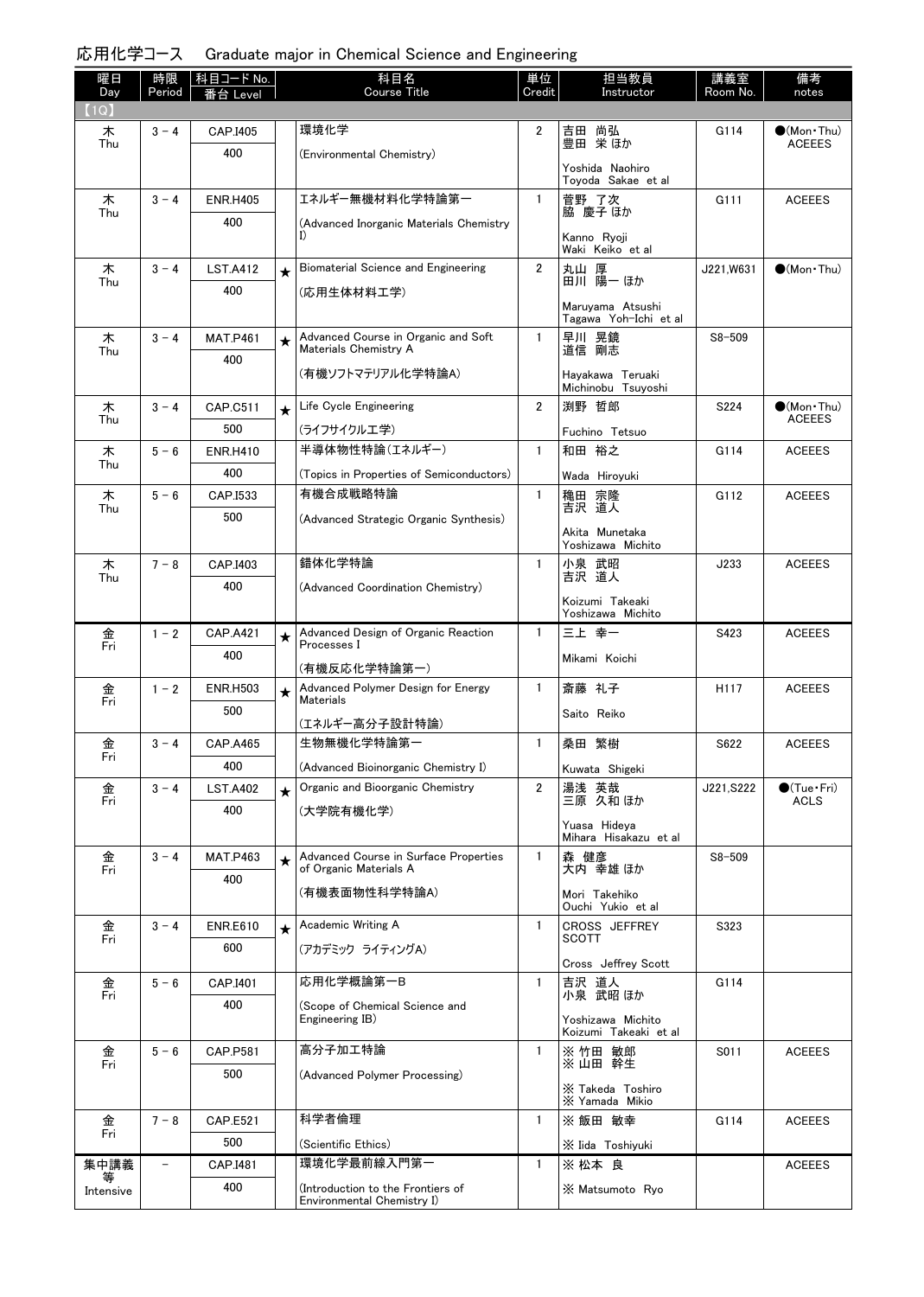| 曜日                | 時限                       | 科目コード No.       |            | 科目名                                                             | 単位             | 担当教員                            | 講義室                   | 備考                                 |
|-------------------|--------------------------|-----------------|------------|-----------------------------------------------------------------|----------------|---------------------------------|-----------------------|------------------------------------|
| Day<br>(1Q)       | Period                   | Level           |            | Course Title                                                    | Credit         | Instructor                      | Room No.              | notes                              |
| 集中講義              |                          | CAP.I681        |            | 環境化学最前線第一                                                       | $\mathbf{1}$   | ※ 松本 良                          |                       |                                    |
| Intensive         |                          | 600             |            | (Frontiers of Environmental Chemistry I)                        |                | X Matsumoto Ryo                 |                       |                                    |
| 集中講義              | $\qquad \qquad -$        | ENR.E612-01     | $\star$    | International energy project                                    | $\overline{2}$ | 指導教員                            |                       |                                    |
| Intensive         |                          | 600             |            | (エネルギー国際派遣プロジェクト)                                               |                | Academic Supervisor             |                       |                                    |
| インターン             | $\overline{\phantom{0}}$ | CAP.E411-01     |            | 応用化学Advanced Internship第一                                       | $\mathbf{1}$   | 各教員                             |                       |                                    |
| シップ<br>Internship |                          | 400             |            | (Advanced Internship in Chemical<br>Science and Engineering I)  |                | Academic Supervisor             |                       |                                    |
| インターン             | $\overline{\phantom{0}}$ | CAP.E412-01     |            | 応用化学Advanced Internship第二                                       | $\overline{2}$ | 各教員                             |                       |                                    |
| シップ<br>Internship |                          | 400             |            | (Advanced Internship in Chemical<br>Science and Engineering II) |                | Academic Supervisor             |                       |                                    |
| インターン             | $\overline{\phantom{0}}$ | CAP.E631-01     |            | 応用化学派遣プロジェクト第一                                                  | $\mathbf{1}$   | 各教員                             |                       |                                    |
| シップ<br>Internship |                          | 600             |            | (Chemical Science and Engineering Off-<br>Campus Project I)     |                | Academic Supervisor             |                       |                                    |
| インターン             | $\overline{\phantom{0}}$ | CAP.E632-01     |            | 応用化学派遣プロジェクト第二                                                  | $\overline{2}$ | 各教員                             |                       |                                    |
| シップ<br>Internship |                          | 600             |            | (Chemical Science and Engineering Off-<br>Campus Project II)    |                | Academic Supervisor             |                       |                                    |
| インターン             | $\overline{\phantom{0}}$ | CAP.E633-01     |            | 応用化学派遣プロジェクト第三                                                  | 4              | 各教員                             |                       |                                    |
| シップ<br>Internship |                          | 600             |            | (Chemical Science and Engineering Off-<br>Campus Project III)   |                | Academic Supervisor             |                       |                                    |
| インターン             | $\overline{\phantom{0}}$ | CAP.E634-01     |            | 応用化学派遣プロジェクト第四                                                  | 6              | 各教員                             |                       |                                    |
| シップ<br>Internship |                          | 600             |            | (Chemical Science and Engineering Off-<br>Campus Project IV)    |                | Academic Supervisor             |                       |                                    |
| (2Q)              |                          |                 |            |                                                                 |                |                                 |                       |                                    |
| 未定<br>To be       | $\overline{\phantom{0}}$ | ENR.E601-02     |            | 実践プレゼンテーションA                                                    | 1              | 指導教員                            |                       |                                    |
| announced         |                          | 600             |            | (Practical Presentation A)                                      |                | Academic Supervisor             |                       |                                    |
| 未定<br>To be       | $\overline{\phantom{0}}$ | ENR.E602-02     |            | 実践プレゼンテーションB                                                    | 1              | 指導教員                            |                       |                                    |
| announced         |                          | 600             |            | (Practical Presentation B)                                      |                | Academic Supervisor             |                       |                                    |
| 未定<br>To be       | $\overline{a}$           | ENR.E603-02     |            | 実践プレゼンテーションC                                                    | $\mathbf{1}$   | 指導教員                            |                       |                                    |
| announced         |                          | 600             |            | (Practical Presentation C)                                      |                | Academic Supervisor             |                       |                                    |
| 未定<br>To be       |                          | ENR.E604-02     | $\star$    | International scientific presentation A                         | $\mathbf{1}$   | 指導教員                            |                       |                                    |
| announced         |                          | 600             |            | (国際学術プレゼンテーションA)                                                |                | Academic Supervisor             |                       |                                    |
| 未定<br>To be       |                          | ENR.E605-02     | $\bigstar$ | International scientific presentation B                         | 1              | 指導教員                            |                       |                                    |
| announced         |                          | 600             |            | (国際学術プレゼンテーションB)                                                |                | Academic Supervisor             |                       |                                    |
| 未定<br>To be       | $\overline{\phantom{0}}$ | ENR.E606-02     | $\star$    | International scientific presentation C                         | $\mathbf{1}$   | 指導教員                            |                       |                                    |
| announced         |                          | 600             |            | (国際学術プレゼンテーションC)                                                |                | Academic Supervisor             |                       |                                    |
| 未定<br>To be       | -                        | <b>ENR.E608</b> |            | エネルギー学理実践研究B                                                    | $\mathbf{1}$   | コース主任                           |                       |                                    |
| announced         |                          | 600             |            | (Practical research in energy science B)                        |                | Head                            |                       |                                    |
| 未定<br>To be       | $\overline{\phantom{a}}$ | ENR.E609-02     |            | アカデミック ティーチング                                                   | 1              | 指導教員                            |                       |                                    |
| announced         |                          | 600             |            | (Academic teaching)                                             |                | Academic Supervisor             |                       |                                    |
| 月<br>Mon          | $1 - 2$                  | <b>CAP.E434</b> | $\star$    | Advanced Statistical Analysis II                                | $\mathbf{1}$   | 伊東 章                            | 南4号館 3<br>階 情報ネッ      |                                    |
|                   |                          | 400             |            | (統計解析特論第二)                                                      |                | Ito Akira                       | トワーク演習<br>室 第1演習<br>室 |                                    |
| 月                 | $1 - 2$                  | <b>ENR.H402</b> |            | 光化学特論第二                                                         | $\mathbf{1}$   | 宍戸 厚                            | G115                  | <b>ACEEES</b>                      |
| Mon               |                          | 400             |            | (Advanced Photochemistry II)                                    |                | 長井 圭治                           |                       |                                    |
|                   |                          |                 |            |                                                                 |                | Shishido Atsushi<br>Nagai Keiji |                       |                                    |
| 月<br>Mon          | $1 - 2$                  | <b>LST.A411</b> | $\star$    | Biomolecular Engineering                                        | $\overline{2}$ | 福居 俊昭<br>上田 宏 ほか                | J221,H121             | $\bullet$ (Mon Thu)<br><b>ACLS</b> |
|                   |                          | 400             |            | (生体分子工学)                                                        |                | Fukui Toshiaki                  |                       |                                    |
|                   |                          |                 |            |                                                                 |                | Ueda Hiroshi et al              |                       |                                    |
| 月<br>Mon          | $1 - 2$                  | CAP.A562        | $\star$    | Advanced Chemistry of Transition Metal<br>Complexes II          | $\mathbf{1}$   | 髙尾 俊郎                           | S423                  | <b>ACEEES</b>                      |
|                   |                          | 500             |            | (有機遷移金属錯体化学第二)                                                  |                | Takao Toshiro                   |                       |                                    |
| 月                 | $3 - 4$                  | <b>CAP.C421</b> |            | エネルギー操作特論                                                       | $\overline{2}$ | 関口 秀俊                           | S422                  | $\bullet$ (Mon Thu)                |
| Mon               |                          | 400             |            | (Advanced Energy Transfer Operation)                            |                | Sekiguchi Hidetoshi             |                       | <b>ACEEES</b>                      |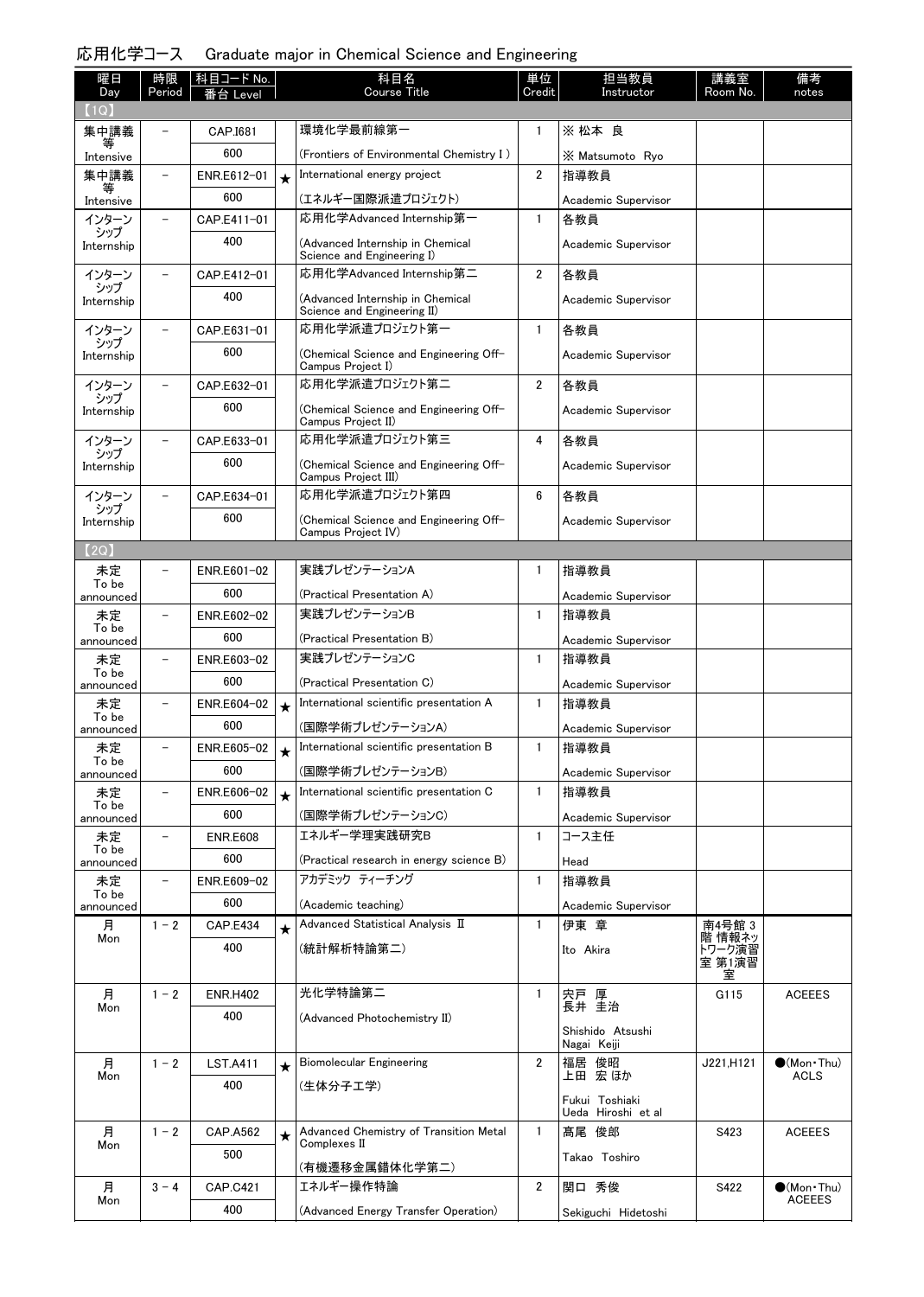| 応用化学コース Graduate major in Chemical Science and Engineering |  |  |  |  |  |
|------------------------------------------------------------|--|--|--|--|--|
|------------------------------------------------------------|--|--|--|--|--|

| 曜日<br>Day | 時限<br>Period | │科目コード No. │<br>番台 Level |         | 科目名<br><b>Course Title</b>                                         | 単位<br>Credit   | 担当教員<br>Instructor                        | 講義室<br>Room No.  | 備考<br>notes                          |
|-----------|--------------|--------------------------|---------|--------------------------------------------------------------------|----------------|-------------------------------------------|------------------|--------------------------------------|
| (2Q)      |              |                          |         |                                                                    |                |                                           |                  |                                      |
| 月         | $3 - 4$      | <b>CAP.A444</b>          |         | 固体電気化学特論第二                                                         | $\mathbf{1}$   | 一杉 太郎                                     | S321             | <b>ACEEES</b>                        |
| Mon       |              | 400                      |         | (Advanced Solid-state Electrochemistry<br>$\mathbf{I}(\mathbf{I})$ |                | Hitosugi Taro                             |                  |                                      |
| 月<br>Mon  | $3 - 4$      | <b>ENR.H404</b>          |         | 先進電気化学特論第二                                                         | $\mathbf{1}$   | 菅野 了次<br>荒井 創ほか                           | G114             | <b>ACEEES</b>                        |
|           |              | 400                      |         | (Advanced Electrochemistry II)                                     |                |                                           |                  |                                      |
|           |              |                          |         |                                                                    |                | Kanno Ryoji<br>Arai Hajime et al          |                  |                                      |
| 月         | $3 - 4$      | <b>LST.A405</b>          | $\star$ | Design of Bioactive Molecules                                      | $\overline{2}$ | 占部 弘和<br>小林 雄一 ほか                         | J221, S223       | $\bullet$ (Mon Thu)<br>ACLS          |
| Mon       |              | 400                      |         | (生物活性分子設計)                                                         |                |                                           |                  |                                      |
|           |              |                          |         |                                                                    |                | Urabe Hirokazu<br>Kobayashi Yuichi et al  |                  |                                      |
| 月         | $3 - 4$      | <b>MAT.P401</b>          |         | 有機光学材料物理                                                           | 1              | 石川 謙                                      | $S8 - 623$       | <b>ACEEES</b>                        |
| Mon       |              | 400                      |         | (Organic Optical Materials physics)                                |                | Ishikawa Ken                              |                  |                                      |
| 月         | $5 - 6$      | <b>MAT.P402</b>          |         | ソフトマテリアル物理化学                                                       | $\mathbf{1}$   | 大内 幸雄                                     | $S8 - 623$       | <b>ACEEES</b>                        |
| Mon       |              | 400                      |         | (Soft Materials Physical Chemistry)                                |                | Ouchi Yukio                               |                  |                                      |
| 月<br>Mon  | $7 - 8$      | <b>CAP.P421</b>          |         | 高分子物性特論第一                                                          | $\mathbf{1}$   | 安藤 慎治                                     | S423             | <b>ACEEES</b>                        |
|           |              | 400                      |         | (Advanced Polymer Properties I)                                    |                | Ando Shinji                               |                  |                                      |
| 月<br>Mon  | $7 - 8$      | <b>MAT.P412</b>          | $\star$ | Soft Materials Chemistry II                                        | $\mathbf{1}$   | 手塚 育志                                     | $S8 - 623$       | <b>ACEEES</b>                        |
|           |              | 400                      |         | (ソフトマテリアル化学-II)                                                    |                | Tezuka Yasuyuki                           |                  |                                      |
| 火<br>Tue  | $1 - 2$      | <b>LST.A503</b>          | $\star$ | Environmental Microbiology                                         | $\overline{2}$ | 保典<br>丹治<br>中村 聡 ほか                       | J233, S223       | $\bigcirc$ (Tue · Fri)               |
|           |              | 500                      |         | (環境微生物学)                                                           |                | Tanji Yasunori                            |                  |                                      |
|           |              |                          |         |                                                                    |                | Nakamura Satoshi et al                    |                  |                                      |
| 火<br>Tue  | $3 - 4$      | <b>CAP.C422</b>          |         | 反応工学特論                                                             | $\overline{2}$ | 大河内 美奈<br>多湖 輝興                           | S421             | $\bullet$ (Tue•Fri)<br><b>ACEEES</b> |
|           |              | 400                      |         | (Advanced Chemical Reaction                                        |                |                                           |                  |                                      |
|           |              |                          |         | Engineering)                                                       |                | Okochi Mina<br>Tago Teruoki               |                  |                                      |
| 火         | $3 - 4$      | <b>CAP.P411</b>          |         | 高分子合成特論第一                                                          | $\mathbf{1}$   | 石曽根 隆                                     | H <sub>136</sub> | <b>ACEEES</b>                        |
| Tue       |              | 400                      |         | (Advanced Polymer Synthesis I)                                     |                | Ishizone Takashi                          |                  |                                      |
| 火         | $3 - 4$      | CAP.I416                 |         | 環境調和触媒                                                             | $\mathbf{1}$   | 馬場 俊秀<br>本倉 健                             | G114             | <b>ACEEES</b>                        |
| Tue       |              | 400                      |         | (Catalysis for the Environmental Issues)                           |                |                                           |                  |                                      |
|           |              |                          |         |                                                                    |                | Baba Toshihide<br>Motokura Ken            |                  |                                      |
| 火         | $7 - 8$      | <b>CAP.P423</b>          |         | 高分子構造特論第一                                                          | $\mathbf{1}$   | 野島 修一                                     | H136             | ACEEES                               |
| Tue       |              | 400                      |         | (Advanced Polymer Structures I)                                    |                | Nojima Shuichi                            |                  |                                      |
| 火         | $7 - 8$      | CAP.I535                 |         | 物質循環解析論                                                            | $\mathbf{1}$   | 吉田 尚弘<br>豊田 栄ほか                           | G112             | <b>ACEEES</b>                        |
| Tue       |              | 500                      |         | (Material Cycle Analysis)                                          |                |                                           |                  |                                      |
|           |              |                          |         |                                                                    |                | Yoshida Naohiro<br>Toyoda Sakae et al     |                  |                                      |
| 水<br>Wed  | $1 - 2$      | <b>ENR.H502</b>          | $\star$ | Advanced Chemical Materials for Energy<br>Issues II                | $\mathbf{1}$   | 和田 雄二<br>斎藤 礼子 ほか                         | S421             | <b>ACEEES</b>                        |
|           |              | 500                      |         | (エネルギー化学材料特論第二)                                                    |                | Wada Yuji<br>Saito Reiko et al            |                  |                                      |
| 水         | $5 - 8$      | <b>CAP.E402</b>          |         | 化学環境安全教育第二                                                         | $\mathbf{1}$   | 岡本 昌樹<br>田中 浩士ほか                          | W541,J221        | □                                    |
| Wed       |              | 400                      |         | (Environment Preservation and Chemical                             |                |                                           |                  | <b>ACEEES</b>                        |
|           |              |                          |         | Safety II)                                                         |                | Okamoto Masaki<br>Tanaka Hiroshi et al    |                  |                                      |
| 木         | $1 - 2$      | <b>CAP.A442</b>          |         | 電気化学特論第二                                                           | $\mathbf{1}$   | 山中 一郎                                     | W641             | <b>ACEEES</b>                        |
| Thu       |              | 400                      |         | (Advanced Electrochemistry II)                                     |                | Yamanaka Ichiro                           |                  |                                      |
| 木         | $1 - 2$      | <b>ENR.H414</b>          |         | エネルギー高分子機能特論第二                                                     | $\mathbf{1}$   | 冨田 育義<br>宍戸 厚ほか                           | G114             | <b>ACEEES</b>                        |
| Thu       |              | 400                      |         | (Advanced Functional Polymer Materials                             |                |                                           |                  |                                      |
|           |              |                          |         | II)                                                                |                | Tomita Ikuyoshi<br>Shishido Atsushi et al |                  |                                      |
| 木         | $1 - 2$      | <b>LST.A411</b>          | $\star$ | <b>Biomolecular Engineering</b>                                    | $\overline{2}$ | 福居 俊昭                                     | J221,H121        | $\bullet$ (Mon Thu)                  |
| Thu       |              | 400                      |         | (生体分子工学)                                                           |                | 上田 宏 ほか                                   |                  | ACLS                                 |
|           |              |                          |         |                                                                    |                | Fukui Toshiaki<br>Ueda Hiroshi et al      |                  |                                      |
| 木         | $3 - 4$      | <b>CAP.A462</b>          |         | 無機固体化学特論第二                                                         | 1              | 大友 明                                      | H <sub>104</sub> | <b>ACEEES</b>                        |
| Thu       |              | 400                      |         | (Advanced Solid State Chemistry II)                                |                | Ohtomo Akira                              |                  |                                      |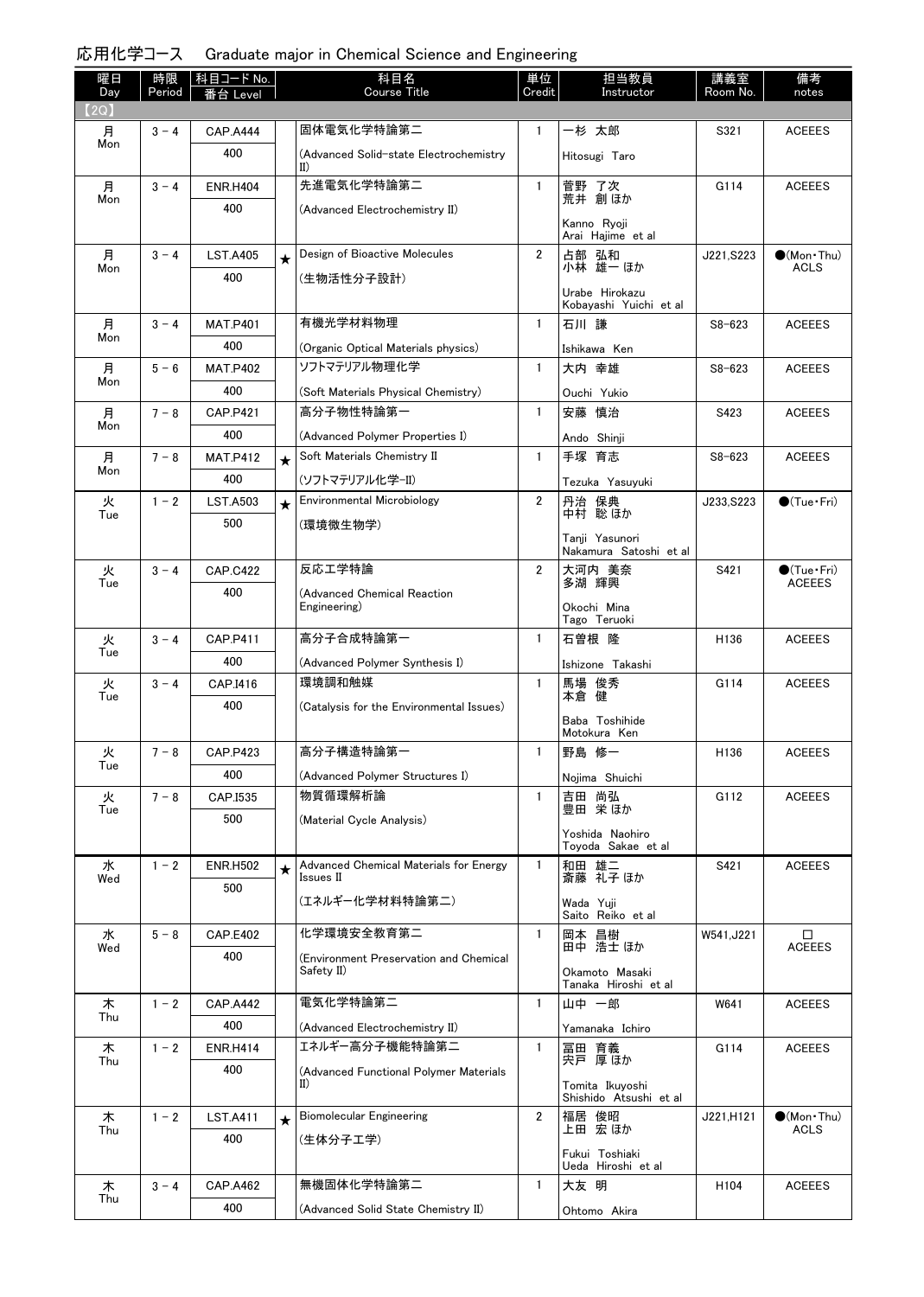| 曜日<br>Day      | 時限<br>Period      | │科目コード No. │           |         | 科目名<br>Course Title                                              | 単位<br>Credit   | 担当教員<br>Instructor                        | 講義室<br>Room No.  | 備考<br>notes                     |
|----------------|-------------------|------------------------|---------|------------------------------------------------------------------|----------------|-------------------------------------------|------------------|---------------------------------|
| (2Q)           |                   | Level                  |         |                                                                  |                |                                           |                  |                                 |
| 木              | $3 - 4$           | <b>CAP.C421</b>        |         | エネルギー操作特論                                                        | $\overline{2}$ | 関口 秀俊                                     | S422             | $(Mon\cdot Thu)$                |
| Thu            |                   | 400                    |         | (Advanced Energy Transfer Operation)                             |                | Sekiguchi Hidetoshi                       |                  | <b>ACEEES</b>                   |
| 木              | $3 - 4$           | CAP.I415               |         | 環境分析化学                                                           | $\mathbf{1}$   | 吉田 尚弘<br>豊田 栄ほか                           | G114             | <b>ACEEES</b>                   |
| Thu            |                   | 400                    |         | (Environmental Analytical Chemistry)                             |                |                                           |                  |                                 |
|                |                   |                        |         |                                                                  |                | Yoshida Naohiro<br>Toyoda Sakae et al     |                  |                                 |
| 木<br>Thu       | $3 - 4$           | <b>ENR.H406</b>        |         | エネルギー無機材料化学特論第二                                                  | $\mathbf{1}$   | 菅野 了次<br>脇 慶子 ほか                          | G111             | <b>ACEEES</b>                   |
|                |                   | 400                    |         | (Advanced Inorganic Materials Chemistry<br>II)                   |                |                                           |                  |                                 |
|                |                   |                        |         |                                                                  |                | Kanno Ryoji<br>Waki Keiko et al           |                  |                                 |
| 木<br>Thu       | $3 - 4$           | <b>LST.A405</b>        | $\star$ | Design of Bioactive Molecules                                    | $\overline{2}$ | 占部 弘和<br>小林 雄一 ほか                         | J221, S223       | $(Mon\cdot Thu)$<br><b>ACLS</b> |
|                |                   | 400                    |         | (生物活性分子設計)                                                       |                | Urabe Hirokazu                            |                  |                                 |
|                |                   |                        |         |                                                                  |                | Kobayashi Yuichi et al                    |                  |                                 |
| 木<br>Thu       | $3 - 4$           | <b>MAT.P462</b>        | $\star$ | Advanced Course in Organic and Soft<br>Materials Chemistry B     | $\mathbf{1}$   | 早川 晃鏡<br>道信 剛志                            | $S8 - 509$       |                                 |
|                |                   | 400                    |         | (有機ソフトマテリアル化学特論B)                                                |                | Hayakawa Teruaki                          |                  |                                 |
|                |                   |                        |         |                                                                  |                | Michinobu Tsuyoshi                        |                  |                                 |
| 木<br>Thu       | $5 - 6$           | CAP.I413               |         | 分子集合体化学特論                                                        | $\mathbf{1}$   | 福島 孝典<br>吉沢 道人                            | G114             | <b>ACEEES</b>                   |
|                |                   | 400                    |         | (Advanced Supramolecular Chemistry)                              |                | Fukushima Takanori                        |                  |                                 |
|                |                   |                        |         |                                                                  |                | Yoshizawa Michito                         |                  |                                 |
| 金<br>Fri       | $1 - 2$           | <b>CAP.A422</b>        | $\star$ | Advanced Design of Organic Reaction<br>Processes I               | $\mathbf{1}$   | 三上 幸一                                     | S423             | <b>ACEEES</b>                   |
|                |                   | 400                    |         | (有機反応化学特論第二)                                                     |                | Mikami Koichi                             |                  |                                 |
| 金<br>Fri       | $1 - 2$           | <b>CAP.C423</b>        | $\star$ | <b>Computational Fluid Dynamics</b>                              | $\mathbf{1}$   | 大川原 真一                                    | 南4号館 3           | <b>ACEEES</b>                   |
|                |                   | 400                    |         | (数値流体力学)                                                         |                | Okawara Shinichi                          | 階 情報ネッ<br>トワーク演習 |                                 |
|                |                   |                        |         |                                                                  |                |                                           | 室第1演習<br>室       |                                 |
| 金<br>Fri       | $1 - 2$           | <b>LST.A503</b>        | $\star$ | Environmental Microbiology                                       | 2              | 丹治 保典<br>中村 聡ほか                           | J233, S223       | $\bigcirc$ (Tue · Fri)          |
|                |                   | 500                    |         | (環境微生物学)                                                         |                |                                           |                  |                                 |
|                |                   |                        |         |                                                                  |                | Tanji Yasunori<br>Nakamura Satoshi et al  |                  |                                 |
| 金<br>Fri       | $3 - 4$           | CAP.A466               |         | 生物無機化学特論第二                                                       | $\mathbf{1}$   | 桑田 繁樹                                     | S622             | <b>ACEEES</b>                   |
|                |                   | 400                    |         | (Advanced Bioinorganic Chemistry II)                             |                | Kuwata Shigeki                            |                  |                                 |
| 金<br>Fri       | $3 - 4$           | <b>CAP.C422</b>        |         | 反応工学特論                                                           | $\mathbf{2}$   | 大河内 美奈<br>多湖 輝興                           | S421             | $(Tue-Fri)$<br><b>ACEEES</b>    |
|                |                   | 400                    |         | (Advanced Chemical Reaction<br>Engineering)                      |                | Okochi Mina                               |                  |                                 |
|                |                   |                        |         |                                                                  |                | Tago Teruoki                              |                  |                                 |
| 金<br>Fri       | $3 - 4$           | <b>MAT.P464</b>        | $\star$ | Advanced Course in Surface Properties<br>of Organic Materials B  | 1              | 森 健彦<br>大内 幸雄 ほか                          | $S8 - 509$       |                                 |
|                |                   | 400                    |         | (有機表面物性科学特論B)                                                    |                | Mori Takehiko                             |                  |                                 |
|                |                   |                        |         |                                                                  |                | Ouchi Yukio et al                         |                  |                                 |
| 金<br>Fri       | $3 - 4$           | CAP.I537               |         | 材料システム設計論                                                        | $\mathbf{1}$   | 山口 猛央<br>田巻 孝敬                            | G112             | <b>ACEEES</b>                   |
|                |                   | 500                    |         | (Systematic Material Design<br>Methodology)                      |                | Yamaguchi Takeo                           |                  |                                 |
|                |                   |                        |         |                                                                  |                | Tamaki Takanori                           |                  |                                 |
| 金<br>Fri       | $3 - 4$           | <b>ENR.E611</b><br>600 | $\star$ | Academic Writing B                                               | $\mathbf{1}$   | CROSS JEFFREY<br>SCOTT                    | S323             |                                 |
|                |                   |                        |         | (アカデミック ライティングB)                                                 |                | Cross Jeffrey Scott                       |                  |                                 |
| 金<br>Fri       | $5 - 6$           | <b>ENR.J407</b>        |         | ソフトマテリアル設計                                                       | $\mathbf{1}$   | 松本 英俊                                     | $S8 - 623$       | <b>ACEEES</b>                   |
|                |                   | 400                    |         | (Soft Materials Design)                                          |                | Matsumoto Hidetoshi                       |                  |                                 |
| 集中講義<br>等      | -                 | CAP.I482               |         | 環境化学最前線入門第二                                                      | $\mathbf{1}$   | ※ 金谷 有剛                                   |                  | <b>ACEEES</b>                   |
| Intensive      |                   | 400                    |         | (Introduction to the Frontiers of<br>Environmental Chemistry II) |                | X Kanaya Yugo                             |                  |                                 |
| 集中講義           | $\qquad \qquad -$ | <b>CAP.E431</b>        |         | 論文作成入門S1                                                         | $\mathbf{1}$   | 指導教員                                      |                  |                                 |
| 等<br>Intensive |                   | 400                    |         | (Introduction to Academic writing S1)                            |                | Academic Supervisor                       |                  |                                 |
| 集中講義           | $5 - 6$           | <b>MAT.P491</b>        |         | 材料工学環境論                                                          | $\mathbf{1}$   | ※ 岩堀 豊<br>※ 国岡 正雄 ほか                      | $S8 - 623$       |                                 |
| Intensive      |                   | 400                    |         | (Materials Engineering and Ecology)                              |                |                                           |                  |                                 |
|                |                   |                        |         |                                                                  |                | X Iwahori Yutaka<br>X Kunioka Masao et al |                  |                                 |

木 Thu